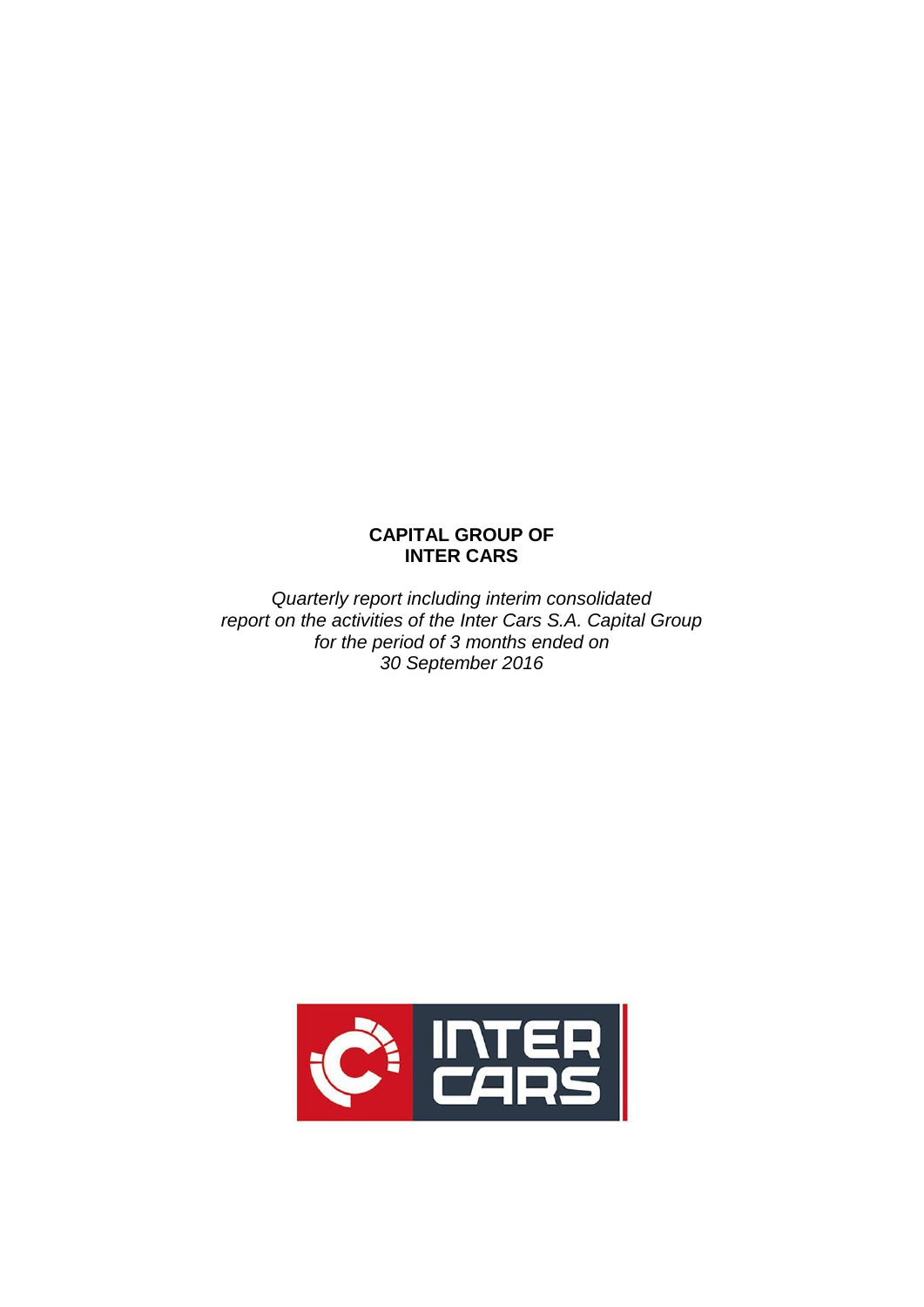

| INTERIM CONDENSED CONSOLIDATED FINANCIAL STATEMENTS OF THE INTER CARS GROUP4                                                                                                                                     |  |
|------------------------------------------------------------------------------------------------------------------------------------------------------------------------------------------------------------------|--|
|                                                                                                                                                                                                                  |  |
|                                                                                                                                                                                                                  |  |
|                                                                                                                                                                                                                  |  |
|                                                                                                                                                                                                                  |  |
| Explanatory notes to the interim condensed financial statements for the period of 3 months ended on 30                                                                                                           |  |
|                                                                                                                                                                                                                  |  |
|                                                                                                                                                                                                                  |  |
|                                                                                                                                                                                                                  |  |
|                                                                                                                                                                                                                  |  |
|                                                                                                                                                                                                                  |  |
|                                                                                                                                                                                                                  |  |
| OTHER INFORMATION ON THE ACTIVITIES OF THE INTER CARS CAPITAL GROUP 14                                                                                                                                           |  |
| 1. Summary of activities and consolidated and separate financial results for three quarters 2016 14                                                                                                              |  |
| 2. Factors and events of a non-recurring nature having a material bearing on the financial result, and a                                                                                                         |  |
| description of the Company's material achievements and failures along with a list of related key events  17                                                                                                      |  |
|                                                                                                                                                                                                                  |  |
|                                                                                                                                                                                                                  |  |
|                                                                                                                                                                                                                  |  |
|                                                                                                                                                                                                                  |  |
|                                                                                                                                                                                                                  |  |
|                                                                                                                                                                                                                  |  |
| 9. The Management Board's standpoint on the feasibility of meeting the previously published forecasts of                                                                                                         |  |
| 10. The list of shareholders holding at least 5% of the total number of the votes as at the date of release of                                                                                                   |  |
| 11. Changes in the number of shares and rights to shares (options) in Inter Cars S.A. held by the<br>Company's management and supervisory personnel since the publication of the most recent quarterly           |  |
|                                                                                                                                                                                                                  |  |
|                                                                                                                                                                                                                  |  |
| 14. Other information which the Company deems relevant for the assessment of its personnel, assets,<br>financial position and financial result or changes in any of the foregoing, and for the assessment of the |  |
| 15. Events subsequent to the balance sheet day as at which the report was prepared which may have a                                                                                                              |  |
| 16.Information on material transactions with related entities concluded on terms other than at arm's                                                                                                             |  |
| 17. Factors which in the Company's opinion will affect its financial results in the period covering at least the                                                                                                 |  |
|                                                                                                                                                                                                                  |  |
|                                                                                                                                                                                                                  |  |
|                                                                                                                                                                                                                  |  |
|                                                                                                                                                                                                                  |  |
|                                                                                                                                                                                                                  |  |
|                                                                                                                                                                                                                  |  |
|                                                                                                                                                                                                                  |  |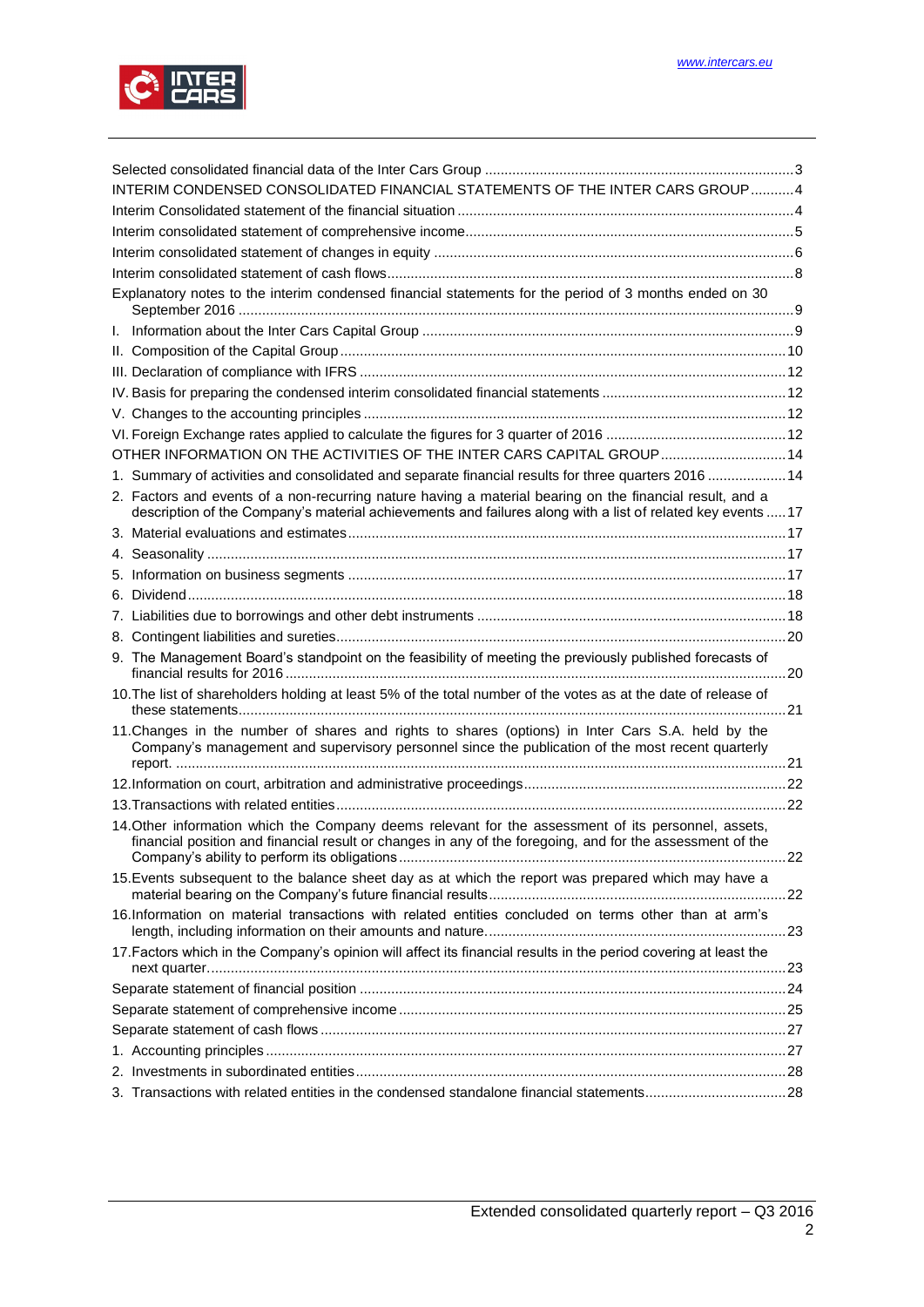

# <span id="page-2-0"></span>**Selected consolidated financial data of the Inter Cars Group**

|                                                                 | for the period of 9 months ended on 30 September |                               |            |            |  |
|-----------------------------------------------------------------|--------------------------------------------------|-------------------------------|------------|------------|--|
|                                                                 | 2016                                             | 2015                          | 2016       | 2015       |  |
|                                                                 | in thousand<br><b>PLN</b>                        | in<br>thousand<br><b>PLN</b>  | EUR '000   | EUR '000   |  |
| Information on growth and profits                               |                                                  |                               |            |            |  |
| Sales margin                                                    | 30,5%                                            | 30.6%                         |            |            |  |
| <b>EBITDA</b>                                                   | 272 494                                          | 227,870                       | 62 373     | 54,796     |  |
| EBITDA as percentage of sales                                   | 6,3%                                             | 6.6%                          |            |            |  |
| EBITDA (for 12 consecutive months)                              | 295 722                                          | 287,131                       | 67 690     | 69,047     |  |
| Net debt / EBITDA                                               | 2,84                                             | 2.38                          |            |            |  |
| Basic earnings per share (PLN)                                  | 12,81                                            | 10.46                         | 2,93       | 2.5        |  |
| Diluted earnings per share (PLN)                                | 12,81                                            | 10.46                         | 2,93       | 2.5        |  |
| Operating profit                                                | 234 043                                          | 188,921                       | 53 571     | 45,430     |  |
| Net profit                                                      | 181 457                                          | 148,265                       | 41 535     | 35,653     |  |
| Cash flows                                                      |                                                  |                               |            |            |  |
| Operating cash flows                                            | 216 950                                          | 48,129                        | 49 659     | 11,574     |  |
| Investing cash flows                                            | (91 877)                                         | (102, 692)                    | (21030)    | (24, 694)  |  |
| Financing cash flows                                            | (91196)                                          | 50,700                        | (20 874)   | 12,192     |  |
| <b>Employment and branches</b>                                  |                                                  |                               |            |            |  |
| Employees                                                       |                                                  |                               |            |            |  |
| Parent company                                                  | 376                                              | 356                           |            |            |  |
| <b>Subsidiaries</b>                                             | 1,719                                            | 1,555                         |            |            |  |
| <b>Branches</b>                                                 |                                                  |                               |            |            |  |
| Parent company                                                  | 215                                              | 178                           |            |            |  |
| <b>Subsidiaries</b>                                             | 222                                              | 184                           |            |            |  |
| total                                                           | 437                                              | 362                           |            |            |  |
|                                                                 | As at                                            |                               | As at      |            |  |
|                                                                 |                                                  | 30/09/2016 31/12/2015         | 30/09/2016 | 31/12/2015 |  |
| Consolidated statement of the financial situation               | in thousand<br><b>PLN</b>                        | in.<br>thousand<br><b>PLN</b> | EUR '000   | EUR '000   |  |
| Cash and cash equivalents                                       | 106 894                                          | 73,016                        | 24 790     | 17,134     |  |
| Balance sheet total                                             | 3 060 802                                        | 2,506,364                     | 709 833    | 588,141    |  |
| Loans, borrowings and finance lease                             | 946 064                                          | 804,645                       | 219 403    | 188,817    |  |
| Equity attributable to the shareholders of the parent<br>entity | 946 064                                          | 1,205,878                     | 318 952    | 282,970    |  |

The following exchange rates were applied to calculate selected financial data in EUR:

- for balance sheet items the National Bank of Poland exchange rate of 30 September 2016 1 EUR = PLN 4.3120, and the National Bank of Poland exchange rate of 31 December 2015 – 1 EUR = PLN 4.2615
- for the profit and loss account and cash flow items the National Bank of Poland Exchange rate constituting the average National Bank of Poland exchange rate announced on the last day of each month of the 3 quarters of 2016 and 2015: 1 EUR = PLN 4.3688 and 1 EUR = PLN 4.1585 PLN.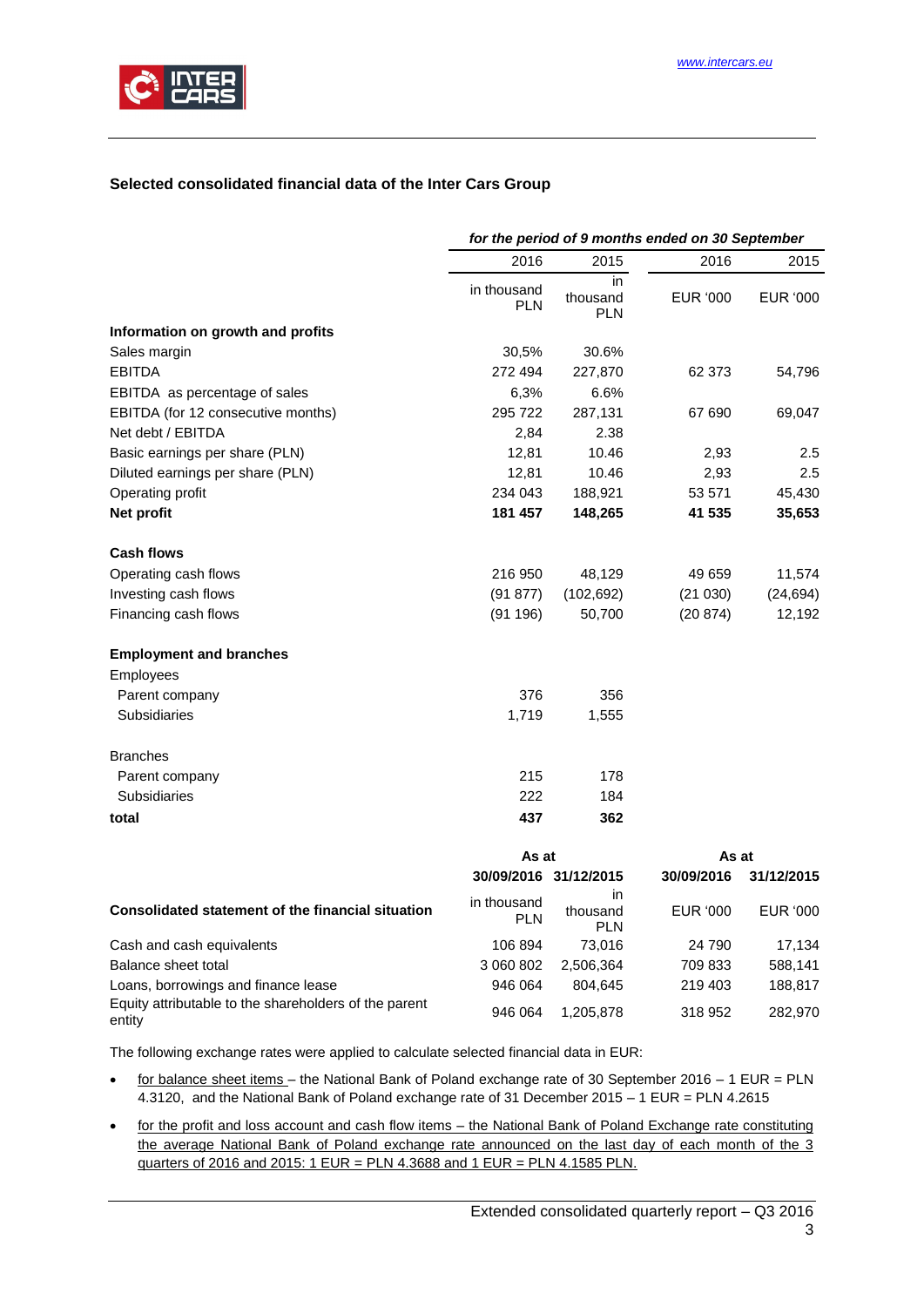# <span id="page-3-0"></span>**INTERIM CONDENSED CONSOLIDATED FINANCIAL STATEMENTS OF THE INTER CARS GROUP**

# <span id="page-3-1"></span>**Interim Consolidated statement of the financial situation**

|                                               | 30/09/2016           | 31/12/2015           |
|-----------------------------------------------|----------------------|----------------------|
| (in thousand PLN)                             | (not audited)        | (audited)            |
| <b>ASSETS</b>                                 |                      |                      |
| <b>Non-current assets</b>                     |                      |                      |
| Property, plant and equipment                 | 455,106              | 392,802              |
| Investment property                           | 24,685               | 24,685               |
| Intangible assets                             | 149,006              | 152,070              |
| Investments in related entities               | 810                  | 810                  |
| Investments available for sales               | 301                  | 301                  |
| Receivables                                   | 16,365               | 15,467               |
| Deferred tax assets                           | 61,669               | 56,806               |
|                                               | 707,942              | 642,941              |
| <b>Current assets</b>                         |                      |                      |
| Inventory                                     | 1,585,079            | 1,251,716            |
| Trade and other receivables                   | 658 839              | 528,446              |
| Corporate income tax receivables              | 2 0 4 8              | 10,245               |
| Cash and cash equivalents                     | 106,894              | 73,016               |
|                                               | 2,352,860            | 1,863,423            |
| <b>TOTAL ASSETS</b>                           | 3,060,802            | 2,506,364            |
| <b>LIABILITIES</b>                            |                      |                      |
| Share capital                                 | 28,336               | 28,336               |
| Share premium account                         | 259,530              | 259,530              |
| Statutory reserve funds                       | 730,998              | 645,998              |
| Other capital reserves                        | 5,935                |                      |
| Foreign exchange gains /losses                | (12, 166)            | 5,935                |
|                                               |                      | (10, 213)            |
| Retained earnings<br><b>Total equity</b>      | 362,690<br>1,375,323 | 276,292<br>1,205,878 |
|                                               |                      |                      |
| Long-term liabilities                         |                      |                      |
| Loan, borrowing and finance lease liabilities | 428,043              | 427,478              |
| Other long-term liabilities                   | 8,196                | 8,529                |
| Provisions for deferred income tax            | 35,812               | 33,047               |
|                                               | 472,051              | 469,054              |
| <b>Short-term liabilities</b>                 |                      |                      |
| Trade and other liabilities                   | 667 971              | 439,137              |
| Loan, borrowing and finance lease liabilities | 451,628              | 314,000              |
| Liabilities of the reverse factoring          | 66,393               | 63,167               |
| Employee benefits                             | 15,917               | 6,718                |
| Income tax liabilities                        | 11 519               | 8,410                |
|                                               | 1,213,428            | 831,432              |
| <b>TOTAL LIABILITIES</b>                      | 3,060,802            | 2,506,364            |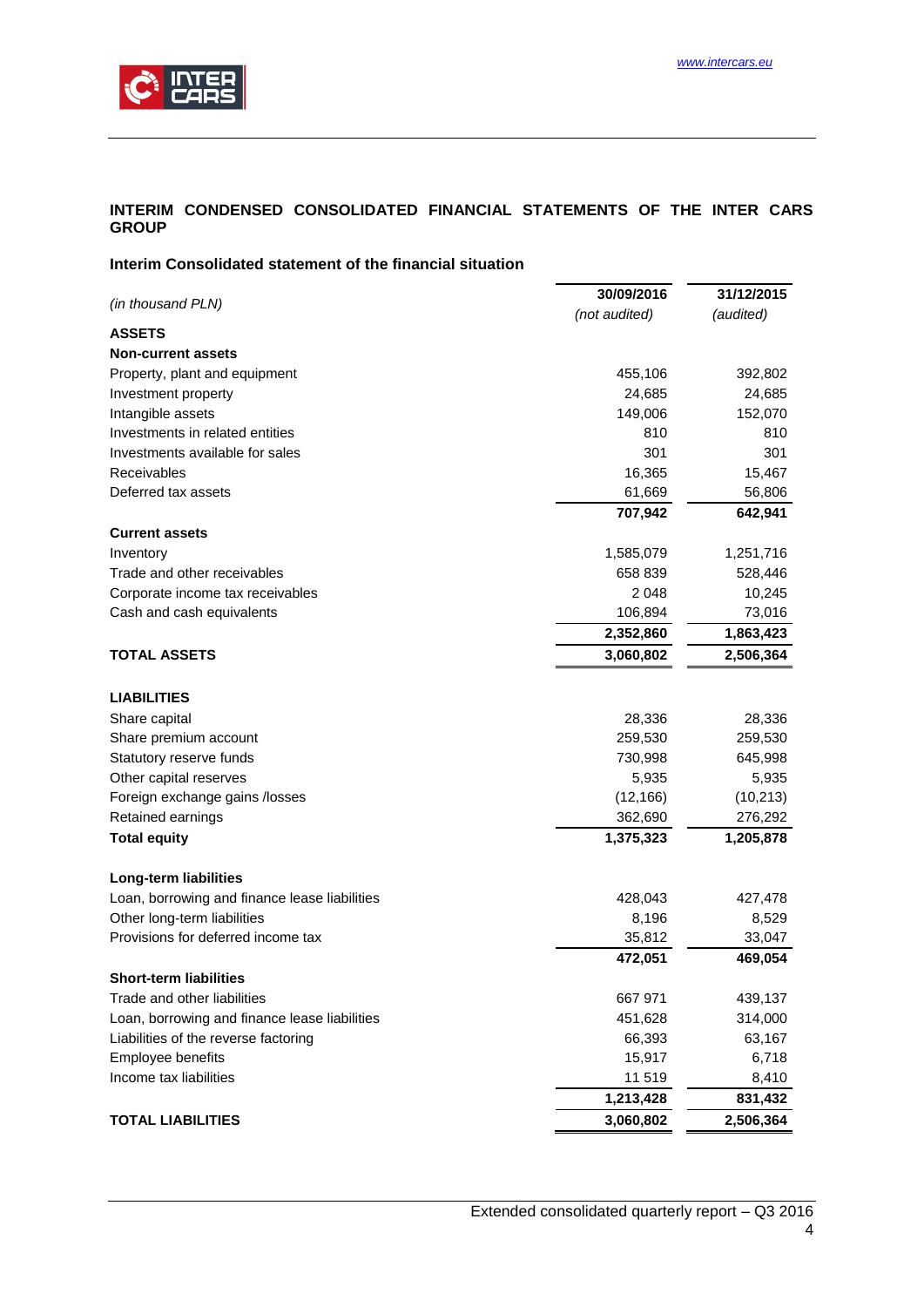# <span id="page-4-0"></span>**Interim consolidated statement of comprehensive income**

| (in thousand PLN)                                               | for the period of 3 months<br>ended on |            | for the period of 9 months<br>ended on |             |
|-----------------------------------------------------------------|----------------------------------------|------------|----------------------------------------|-------------|
|                                                                 | 30/09/2016                             | 30/09/2015 | 30/09/2016                             | 30/09/2015  |
| <b>Continued activity</b>                                       |                                        |            |                                        |             |
| Sales revenues                                                  | 1,492,061                              | 1,260,225  | 4,353,694                              | 3,440,271   |
| Cost of sales                                                   | (1,033,529)                            | (868,908)  | (3,026,474)                            | (2,387,222) |
| <b>Gross profit on sales</b>                                    | 458,532                                | 391,317    | 1,327,220                              | 1,053,049   |
| Other operating income                                          | 654                                    | 294        | 10,295                                 | 1,718       |
| Costs of sales and administrative costs                         | (196, 963)                             | (178, 702) | (594, 983)                             | (485, 373)  |
| Distribution expenses                                           | (171, 376)                             | (136, 273) | (480, 930)                             | (369, 325)  |
| Other operating expenses                                        | (5, 194)                               | (2, 393)   | (27, 558)                              | (11, 148)   |
| <b>Operating profit</b>                                         | 85,653                                 | 74,243     | 234,043                                | 188,921     |
| Financial income                                                | 769                                    | 506        | 2,863                                  | 1,673       |
| Foreign exchange gains/losses                                   | 759                                    | (356)      | 459                                    | (790)       |
| Financial expenses                                              | (6, 142)                               | (5,217)    | (20, 448)                              | (17, 343)   |
| Profit before tax                                               | 81,039                                 | 69,176     | 216,917                                | 172,461     |
| Income tax                                                      | (13, 522)                              | (9, 107)   | (35, 460)                              | (24, 196)   |
| Net profit                                                      | 67,517                                 | 60,069     | 181,457                                | 148,265     |
| <b>OTHER COMPREHENSIVE INCOME</b>                               |                                        |            |                                        |             |
| Foreign exchange gains /losses                                  | (5, 116)                               | 1,479      | (1,953)                                | (2,964)     |
| Total other comprehensive income, net                           | (5, 116)                               | 1,479      | (1, 953)                               | (2,964)     |
| <b>COMPREHENSIVE INCOME</b>                                     | 62,401                                 | 61,548     | 179,504                                | 145,301     |
| Net profit attributable to:                                     |                                        |            |                                        |             |
| - the shareholders of the parent entity<br>- minority interests | 67,517                                 | 60,069     | 181,457                                | 148,265     |
|                                                                 | 67,517                                 | 60,069     | 181,457                                | 148,265     |
| Comprehensive income attributable to:                           |                                        |            |                                        |             |
| - the shareholders of the parent entity                         | 62,401                                 | 61,548     | 179,504                                | 145,301     |
| - minority interests                                            |                                        |            |                                        |             |
|                                                                 | 62,401                                 | 61,548     | 179,504                                | 145,301     |
| Net profit                                                      | 67,517                                 | 60,069     | 181,457                                | 148,265     |
| Weighted-average number of ordinary shares                      | 14,168,100                             | 14,168,100 | 14,168,100                             | 14,168,100  |
| Earnings per ordinary share (in PLN)                            | 4.77                                   | 4.24       | 12.81                                  | 10.46       |
| Weighted-average diluted number of ordinary<br>shares           | 14,168,100                             | 14,168,100 | 14,168,100                             | 14,168,100  |
| Diluted earnings per ordinary share (in PLN)                    | 4.77                                   | 4.24       | 12.81                                  | 10.46       |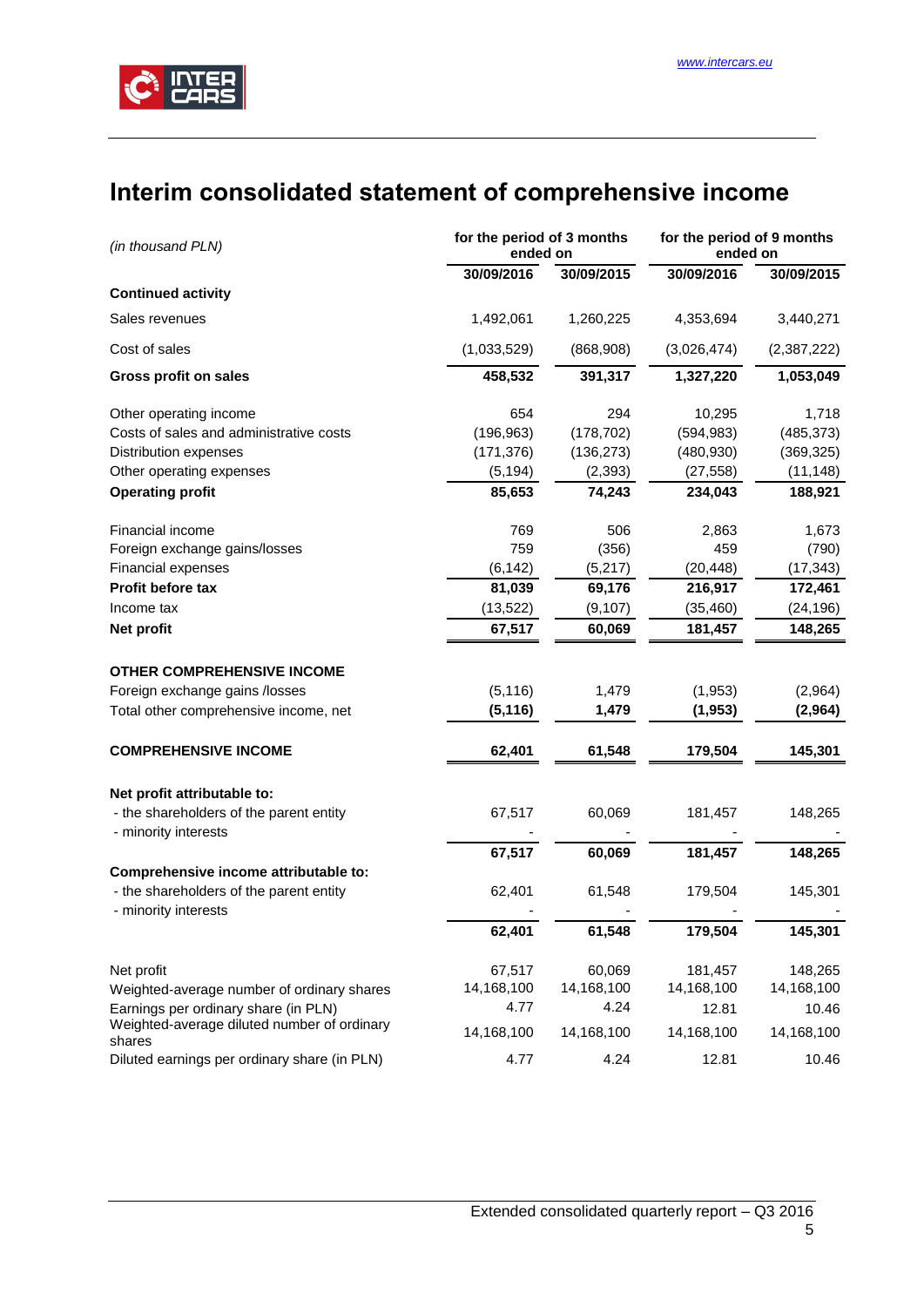*[www.intercars.eu](http://www.intercars.eu/)*



# **Interim consolidated statement of changes in equity**

# **for the period from 01 January 2016 to 30 September 2016** (not audited)

<span id="page-5-0"></span>

| (in thousand PLN)                                                                                                                                                           | Share<br>capital | Share<br>premium<br>account | Statutory<br>reserve<br>funds | Foreign<br>exchange<br>gains /losses | Other<br>capital<br>reserves | Retained<br>earnings | <b>Equity</b><br>attributable to<br>the<br>shareholders<br>of the parent<br>entity | Non-controlling<br>interest | <b>Total</b><br>equity |
|-----------------------------------------------------------------------------------------------------------------------------------------------------------------------------|------------------|-----------------------------|-------------------------------|--------------------------------------|------------------------------|----------------------|------------------------------------------------------------------------------------|-----------------------------|------------------------|
| As at 01 January 2016                                                                                                                                                       | 28,336           | 259,530                     | 645,998                       | (10, 213)                            | 5,935                        | 276,292              | 1,205,878                                                                          |                             | 1,205,878              |
| <b>Statement of</b><br>comprehensive income<br>Net profit in the reporting<br>period                                                                                        |                  |                             |                               |                                      |                              | 181,457              | 181,457                                                                            |                             | 181,457                |
| Other comprehensive<br>income<br>Foreign exchange gains<br>/losses                                                                                                          |                  |                             |                               | (1, 953)                             |                              |                      | (1, 953)                                                                           |                             | (1, 953)               |
| <b>Total comprehensive</b><br>income                                                                                                                                        |                  |                             |                               | (1, 953)                             |                              | 181,457              | 179,504                                                                            |                             | 179,504                |
| <b>Transactions with</b><br>shareholders<br>Distribution of prior period<br>profit - dividend<br>Distribution of prior period<br>profit - allocation to reserve<br>capitals |                  |                             | 85,000                        |                                      |                              | (10,059)<br>(85,000) | (10, 059)                                                                          |                             | (10, 059)              |
| As at 30 September 2016<br>(not audited)                                                                                                                                    | 28,336           | 259,530                     | 730,998                       | (12, 166)                            | 5,935                        | 362,690              | 1,375,323                                                                          |                             | 1,375,323              |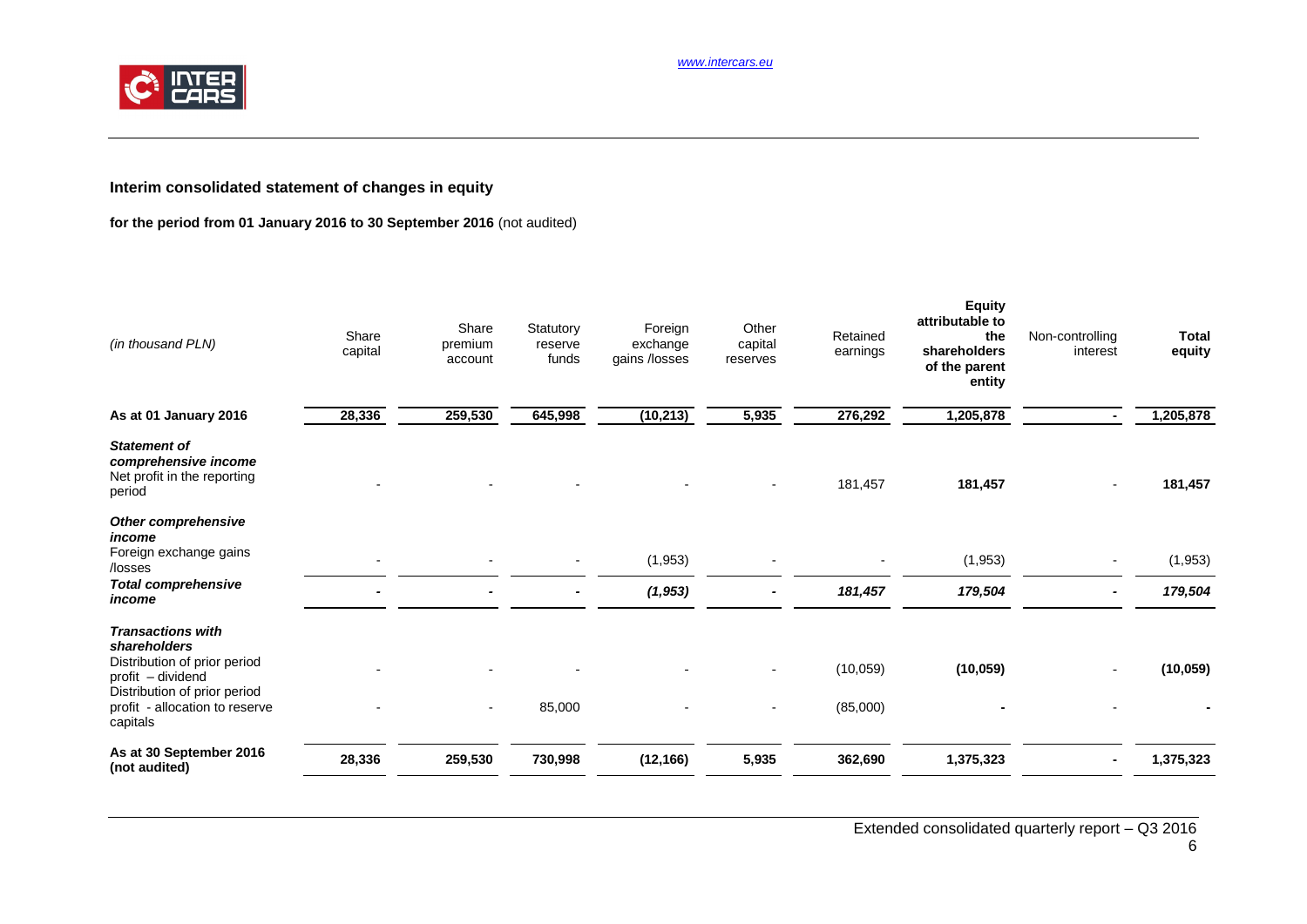

# **for the period from 01 January 2015 to 30 September 2015** (not audited)

| (in thousand PLN)                                                                                                                                                                | Share<br>capital | Share<br>premium<br>account | Statutory<br>reserve<br>funds | Foreign<br>exchange<br>gains /losses | Other<br>capital<br>reserves | Retained<br>earnings | <b>Equity</b><br>attributable to<br>the<br>shareholders<br>of the parent<br>entity | Non-controlling<br>interest | <b>Total</b><br>equity |
|----------------------------------------------------------------------------------------------------------------------------------------------------------------------------------|------------------|-----------------------------|-------------------------------|--------------------------------------|------------------------------|----------------------|------------------------------------------------------------------------------------|-----------------------------|------------------------|
| As at 01 January 2015                                                                                                                                                            | 28,336           | 259,530                     | 560,214                       | (6,076)                              | 5,935                        | 221,109              | 1,069,048                                                                          |                             | 1,069,048              |
| <b>Statement of</b><br>comprehensive income<br>Net profit in the reporting<br>period                                                                                             |                  |                             |                               |                                      |                              | 148,265              | 148,265                                                                            |                             | 148,265                |
| Other comprehensive<br>income<br>Foreign exchange gains<br>/losses                                                                                                               |                  |                             |                               | (2,964)                              |                              |                      | (2,964)                                                                            |                             | (2,964)                |
| <b>Total comprehensive</b><br>income                                                                                                                                             |                  |                             |                               | (2, 964)                             |                              | 148,295              | 145,301                                                                            |                             | 145,301                |
| <b>Transactions with</b><br>shareholders<br>Distribution of prior period<br>profit - dividend<br>Distribution of prior period<br>profit - covering loss from<br>reserve capitals |                  | $\overline{\phantom{a}}$    | (3, 877)                      |                                      |                              | (10,059)<br>3,877    | (10, 059)                                                                          |                             | (10, 059)              |
| Distribution of prior period<br>profit - allocation to reserve<br>capitals                                                                                                       |                  |                             | 89,661                        |                                      |                              | (89,661)             |                                                                                    |                             |                        |
| As at 30 September 2015<br>(not audited)                                                                                                                                         | 28,336           | 259,530                     | 645,998                       | (9,040)                              | 5,935                        | 273,531              | 1,204,290                                                                          |                             | 1,204,290              |

# 7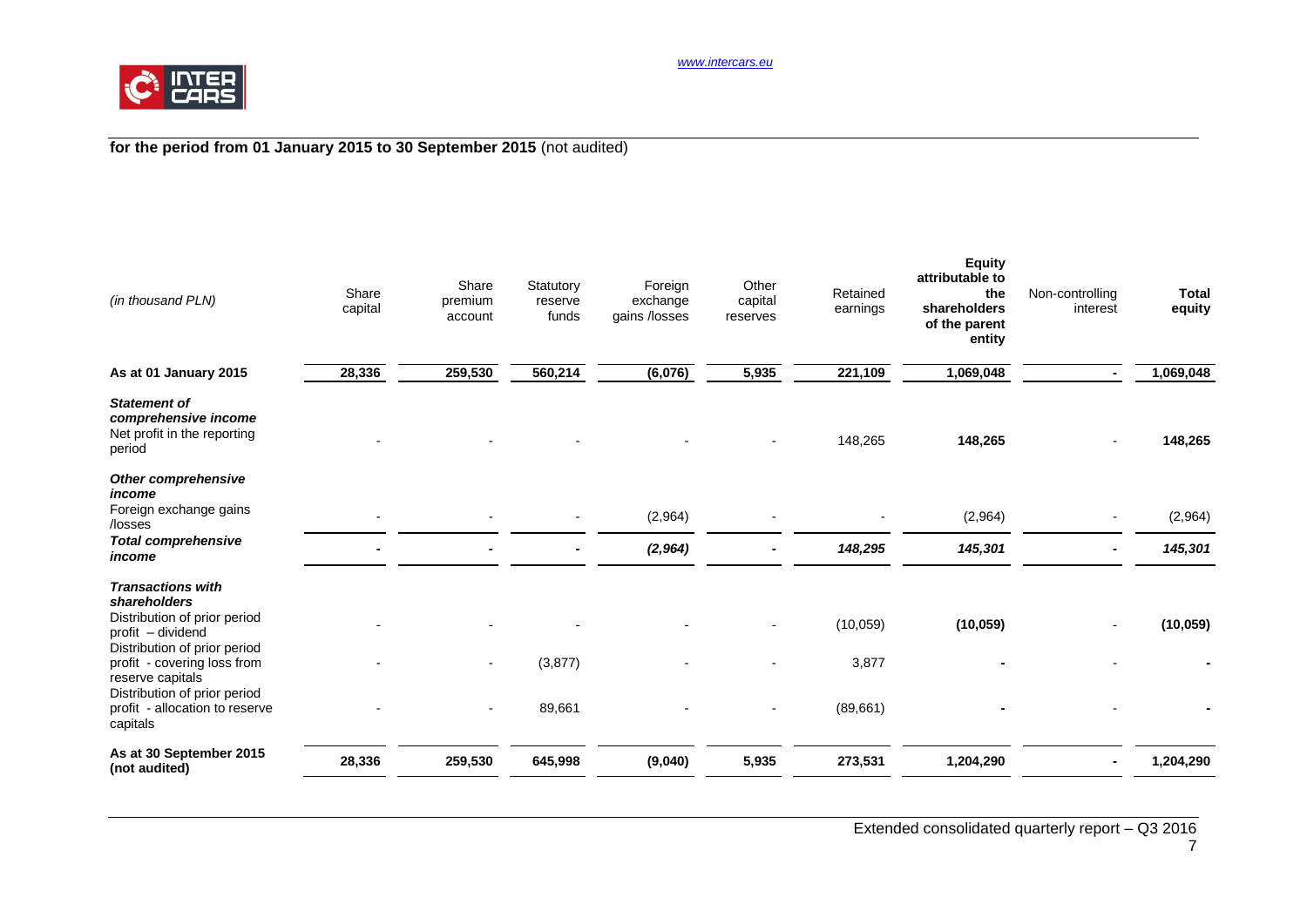

# <span id="page-7-0"></span>**Interim consolidated statement of cash flows**

| Cash flows from operating activities                                                                                                                                                                                          | 172,461             |
|-------------------------------------------------------------------------------------------------------------------------------------------------------------------------------------------------------------------------------|---------------------|
|                                                                                                                                                                                                                               |                     |
| 216,917<br>Profit before tax                                                                                                                                                                                                  |                     |
| Adjustments:                                                                                                                                                                                                                  |                     |
| Depreciation and amortization<br>38,451                                                                                                                                                                                       | 38,949              |
| Foreign exchange gains /losses<br>459                                                                                                                                                                                         | 77                  |
| (Profit) /loss on the sale of property, plant and equipment<br>(1,087)                                                                                                                                                        | (613)               |
| Net interest<br>19,756                                                                                                                                                                                                        | 18,052              |
| Other adjustments, net<br>(2, 427)                                                                                                                                                                                            | (2,906)             |
| Operating profit before changes in the working capital<br>272,024                                                                                                                                                             | 226,020             |
| (333, 363)<br>Change in inventories                                                                                                                                                                                           | (324, 274)          |
| Change in receivables<br>(137,051)                                                                                                                                                                                            | (121, 497)          |
| Change in short-term liabilities<br>440,236                                                                                                                                                                                   | 291,210             |
| 241,846<br>Cash generated by operating activities                                                                                                                                                                             | 71,459              |
| Corporate income tax paid<br>(24, 896)                                                                                                                                                                                        | (23, 330)           |
| Net cash from operating activities<br>216,950                                                                                                                                                                                 | 48,129              |
| Cash flow from investing activities<br>Proceeds from the sale of intangible assets, investment<br>1,599<br>property, property, plant and equipment<br>Acquisition of intangible assets, investment property, and<br>(96, 786) | 2,965<br>(106, 321) |
| property, plant and equipment                                                                                                                                                                                                 |                     |
| 4,173<br>Repayment of loans granted<br>(1,088)                                                                                                                                                                                | 3,840<br>(3, 472)   |
| Loans granted<br>Interest received<br>225                                                                                                                                                                                     | 296                 |
| Net cash from investing activities<br>(91, 877)                                                                                                                                                                               | (102, 692)          |
|                                                                                                                                                                                                                               |                     |
| Cash flow from financing activities                                                                                                                                                                                           |                     |
| (repayments) / proceeds from loans and lease<br>120,591                                                                                                                                                                       | 128,698             |
| Payment of finance lease liabilities<br>(19, 637)                                                                                                                                                                             | (10, 991)           |
| Interest paid<br>(18, 874)                                                                                                                                                                                                    | (17, 185)           |
| Dividend paid<br>(10,059)                                                                                                                                                                                                     | (10,059)            |
| (163, 217)<br>Payment of the reverse factoring                                                                                                                                                                                | (39, 763)           |
| Net cash from financing activities<br>(91, 196)                                                                                                                                                                               | 50,700              |
| Net change in cash and cash equivalents<br>33,878                                                                                                                                                                             | (3,863)             |
| Cash and cash equivalents at the beginning of the period<br>73,016                                                                                                                                                            | 65,829              |
| Cash and cash equivalents at the end of the period<br>106,894                                                                                                                                                                 | 61,966              |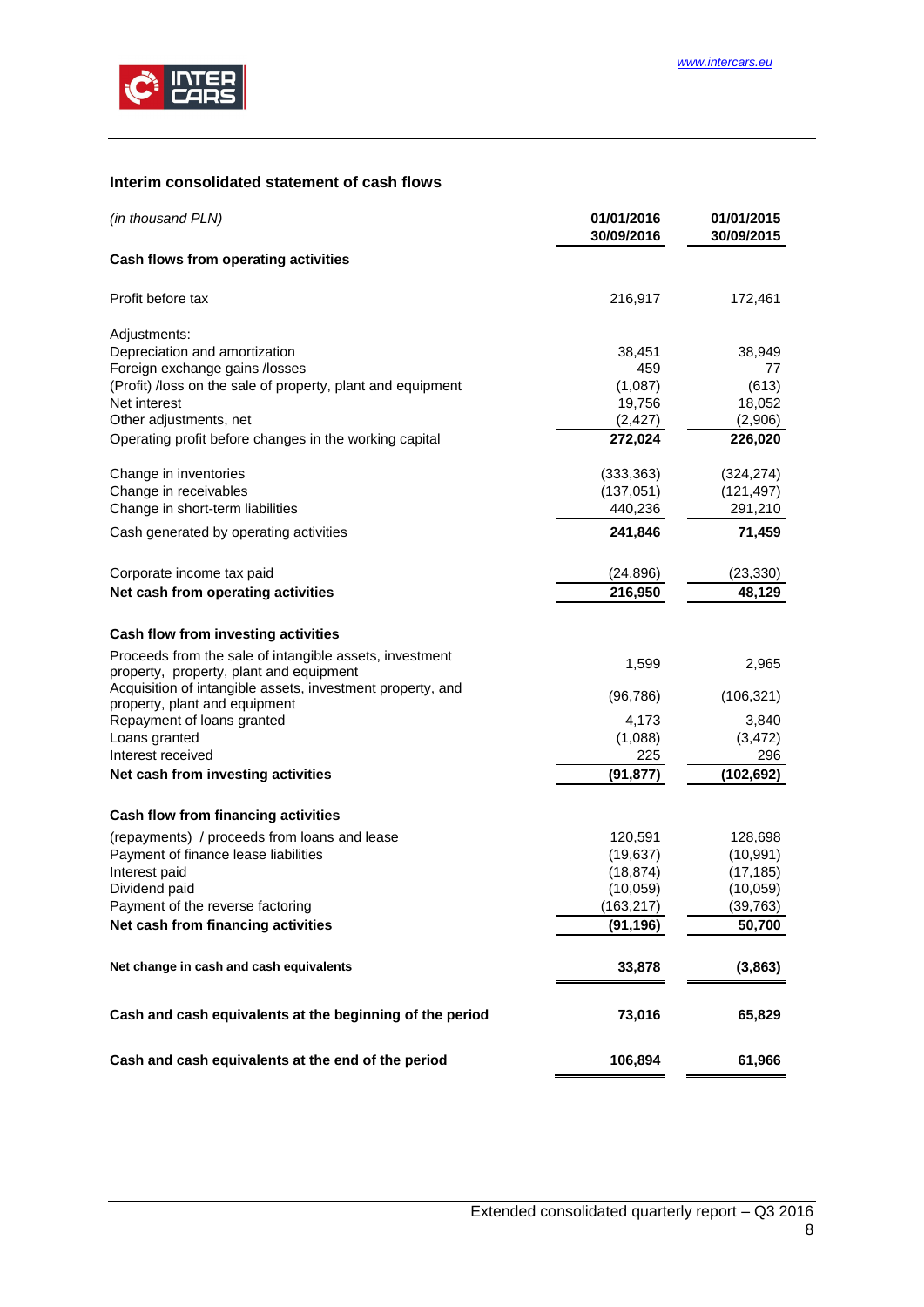

<span id="page-8-0"></span>**Explanatory notes to the interim condensed financial statements for the period of 3 months ended on 30 September 2016**

#### <span id="page-8-1"></span>**I. Information about the Inter Cars Capital Group**

#### **Scope of activities**

The principal activities of Grupa Kapitałowa Inter Cars Spółka Akcyjna (hereinafter referred to as "the Group," "the Inter Cars Capital Group," the Inter Cars Group") are import and distribution of spare parts for passenger cars and commercial vehicles. The parent company in the Group is Inter Cars S.A. Company ("the Company", "the parent entity").

#### **Registered seat– the parent entity**

Inter Cars S.A. ul. Powsińska 64 02-903 Warsaw Poland *Central Warehouse:* ul. Gdańska 15 05-152 Czosnów nearby/Warsaw

#### **Contact details**

tel. (+48-22) 714 19 16 fax. (+48-22) 714 19 18 bzarzadu@intercars.eu relacje.inwestorskie@intercars.eu www.intercars.com.pl

#### **Supervisory Board**

Andrzej Oliszewski, President Piotr Płoszajski Tomasz Rusak Michał Marczak Jacek Klimczak

#### **Management Board (as at the date of approval of the financial statements)**

Robert Kierzek, President Krzysztof Soszyński, Vice-President Krzysztof Oleksowicz Maciej Oleksowicz Wojciech Twaróg Piotr Zamora Tomáš Kaštil

On the day of 20 June 2016 the Supervisory Board of the Company decided to appoint Mr Maciej Oleksowicz as a Member of the Management Board of the Company as of 1 July 2016. Mr Maciej Oleksowicz replaced Mr Witold Kmieciak in the same position, who was the Member of the Management Board till 30 June 2016.

On the day of 26 September 2016 two new Members of the Board were appointed: Mr Tomáš Kaštil and Mr Piotr Zamora. Moreover, the Supervisory Board of the Company took a decision that the Board of Managers shall be composed of seven persons.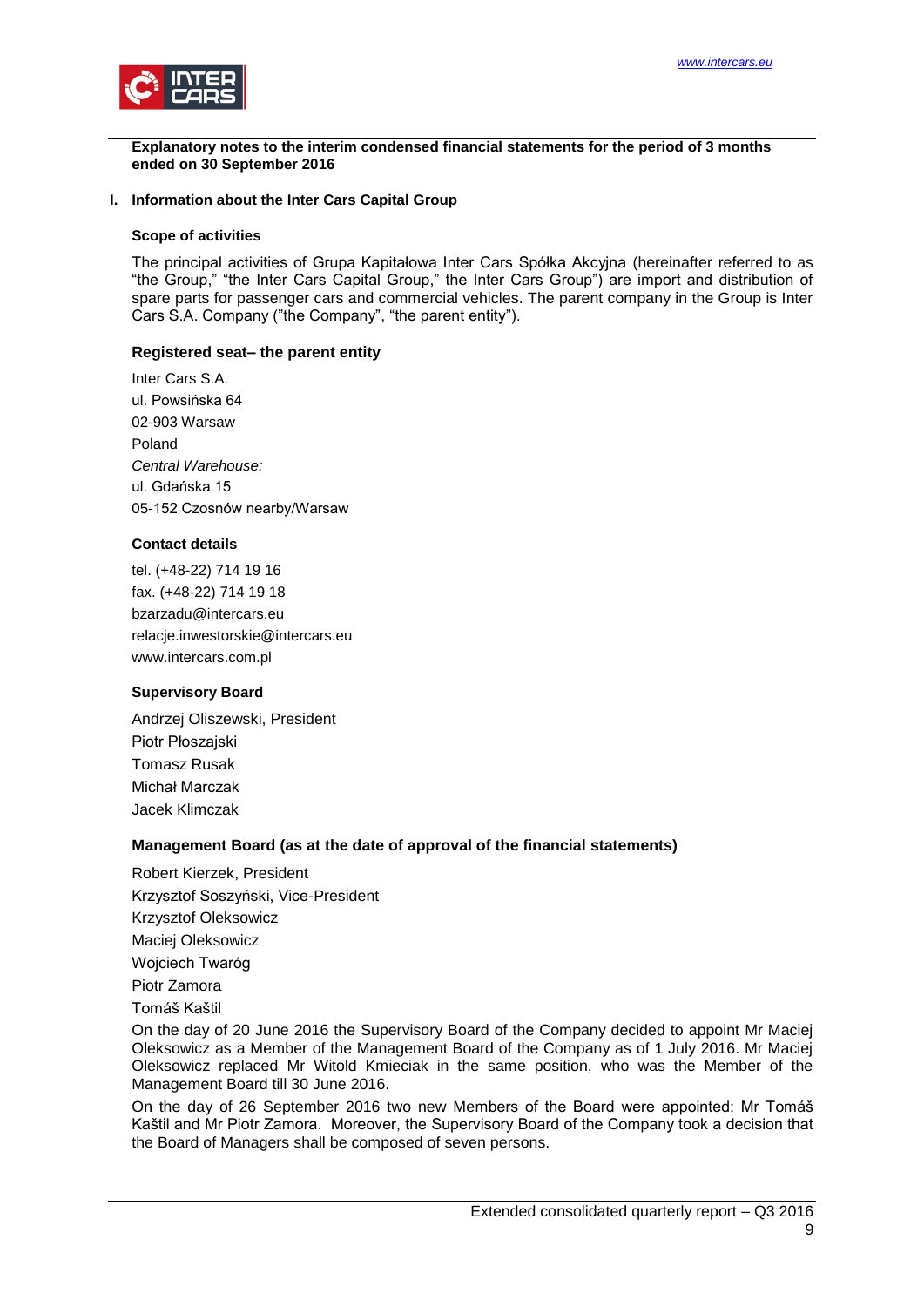

#### **Statutory auditor**

PricewaterhouseCoopers Sp. z o.o. Al. Armii Ludowej 14, 00-638 Warsaw

## <span id="page-9-0"></span>**II. Composition of the Capital Group**

The parent company, Inter Cars S.A. ("the Company") is registered in Poland. The interim consolidated financial statements for the period ended on 30 September 2016 contain information about the Company, its subsidiaries referred to as the Inter Cars Capital Group ("the Group"), and about the Group's share in related entities.

The consolidated financial statements of the Inter Cars Capital Group for the period ended on 31 December 2015 are available at www.intercars.eu.

As at 30 September 2016, the following entities comprised the Inter Cars Capital Group: Inter Cars S.A. as the Parent Entity, and 30 other entities, including:

- 26 subsidiaries of Inter Cars S.A.
- 2 indirect subsidiaries of Inter Cars S.A.

Furthermore, on 4 November 2016. has been registered subsidiary of the Company, seated in Piraeus, Greece, in which the Company holds 100% of the shares.

| Name of entity                           | Registered seat                | Scope of activities                                                                                                         | Consolidat<br>ion<br>method | % of the Group's share in the<br>share capital |                |
|------------------------------------------|--------------------------------|-----------------------------------------------------------------------------------------------------------------------------|-----------------------------|------------------------------------------------|----------------|
|                                          |                                |                                                                                                                             |                             | 30/09/2016                                     | 30/09/2015     |
| Parent company                           |                                |                                                                                                                             |                             |                                                |                |
| Inter Cars S.A.                          | Warsaw                         | Import and distribution of spare<br>parts for passenger cars and<br>commercial vehicles                                     | full                        | <b>Not</b><br>applicable                       | Not applicable |
| <b>Direct subsidiaries</b>               |                                |                                                                                                                             |                             |                                                |                |
| Inter Cars Ukraine                       | Ukraine.<br>Khmelnitsky        | Distribution of spare parts for<br>passenger cars and commercial<br>vehicles                                                | full                        | 100%                                           | 100%           |
| Q-service Sp. z o.o.                     | Cząstków<br>Mazowiecki         | Advisory services, organization of<br>trainings and seminars related to<br>automotive services and the<br>automotive market | full                        | 100%                                           | 100%           |
| Lauber Sp. z o.o.                        | Słupsk                         | Remanufacturing of car parts                                                                                                | full                        | 100%                                           | 100%           |
| Inter Cars Česká<br>republika s.r.o.     | Republic,<br>Czech<br>Prague   | Distribution of spare parts for<br>passenger cars and commercial<br>vehicles                                                | full                        | 100%                                           | 100%           |
| Feber Sp. z o.o.                         | Warsaw                         | Manufacture of motor vehicles.<br>trailers and semi-trailers                                                                | full                        | 100%                                           | 100%           |
| IC Development &<br>Finance Sp. z o.o    | Warsaw                         | Real estate development and<br>lease                                                                                        | full                        | 100%                                           | 100%           |
| Armatus sp. z o.o.                       | Warsaw                         | Distribution of spare parts for<br>passenger cars and commercial<br>vehicles                                                | full                        | 100%                                           | 100%           |
| Inter Cars Slovenská<br>republika s.r.o. | Slovakia.<br><b>Bratislava</b> | Distribution of spare parts for<br>passenger cars and commercial<br>vehicles                                                | full                        | 100%                                           | 100%           |

The Group also holds shares in two related entities.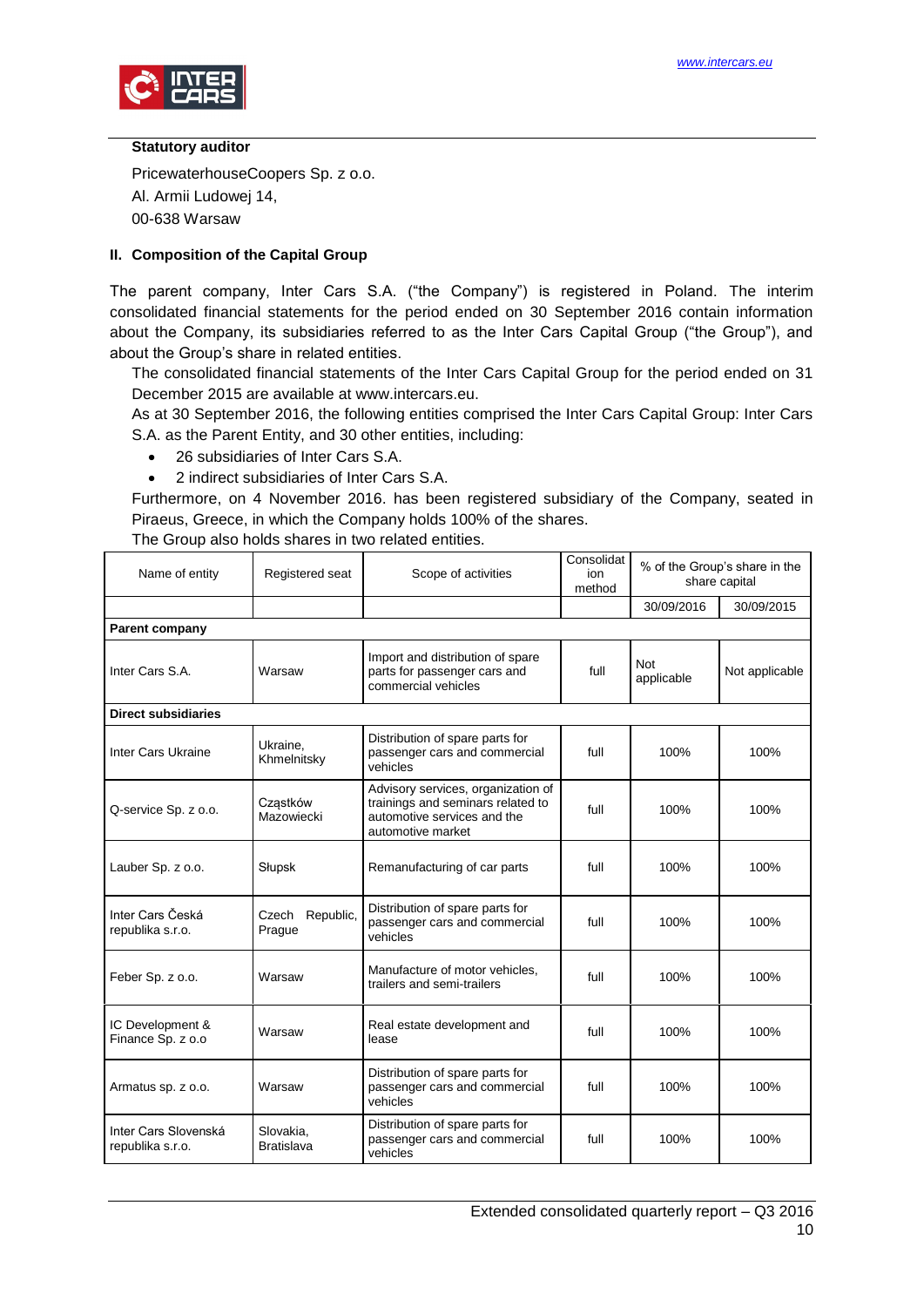

| Name of entity                                        | Registered seat                   | Scope of activities                                                                                               | Consolidat<br>% of the Group's share in the<br>ion<br>share capital<br>method |            |            |  |
|-------------------------------------------------------|-----------------------------------|-------------------------------------------------------------------------------------------------------------------|-------------------------------------------------------------------------------|------------|------------|--|
|                                                       |                                   |                                                                                                                   |                                                                               | 30/09/2016 | 30/09/2015 |  |
| Inter Cars Lietuva UAB                                | Lithuania, Vilnus                 | Distribution of spare parts for<br>passenger cars and commercial<br>vehicles                                      | full                                                                          | 100%       | 100%       |  |
| JC Auto s.r.o.                                        | Czech Republic,<br>Karvina-Darkom | The Company does not carry out<br>operating activities                                                            | full                                                                          | 100%       | 100%       |  |
| JC Auto S.A.                                          | Belgium,<br>BrainL'Allued         | Distribution of spare parts for<br>passenger cars and commercial<br>vehicles                                      | full                                                                          | 100%       | 100%       |  |
| Inter Cars Hungária Kft                               | Hungary,<br><b>Budapest</b>       | Distribution of spare parts for<br>passenger cars and commercial<br>vehicles                                      | full                                                                          | 100%       | 100%       |  |
| Inter Cars Italia s.r.l                               | Italy, Milan                      | Distribution of spare parts for<br>passenger cars and commercial<br>vehicles                                      | full                                                                          | 100%       | 100%       |  |
| Inter Cars d.o.o.                                     | Croatia, Zapresic                 | Distribution of spare parts for<br>passenger cars and commercial<br>vehicles                                      | full                                                                          | 100%       | 100%       |  |
| Inter Cars Romania s.r.l.                             | Cluj-<br>Romania,<br>Napoca       | Distribution of spare parts for<br>passenger cars and commercial<br>vehicles                                      | full                                                                          | 100%       | 100%       |  |
| Inter Cars Cyprus<br>Limited                          | Cyprus, Nicosia                   | Distribution of spare parts for<br>passenger cars and commercial<br>vehicles                                      | full                                                                          | 100%       | 100%       |  |
| Inter Cars Latvija SIA                                | Latvia, Riga                      | Distribution of spare parts for<br>passenger cars and commercial<br>vehicles                                      | full                                                                          | 100%       | 100%       |  |
| Cleverlog-Autoteile<br>GmbH                           | Germany, Berlin                   | Distribution of spare parts for<br>passenger cars and commercial<br>vehicles                                      | full                                                                          | 100%       | 100%       |  |
| Inter Cars Bulgaria Ltd.                              | Bulgaria, Sofia                   | Distribution of spare parts for<br>passenger cars and commercial<br>vehicles                                      | full                                                                          | 100%       | 100%       |  |
| Cars<br>Marketing<br>Inter<br>Services Sp. z o.o.     | Warsaw                            | Advertising, market and public<br>opinion research                                                                | full                                                                          | 100%       | 100%       |  |
| ILS Sp. z o.o.                                        | Nadarzyn                          | Logistics services                                                                                                | full                                                                          | 100%       | 100%       |  |
| Inter Cars Malta Holding<br>Limited                   | Malta                             | Assets management                                                                                                 | full                                                                          | 100%       | 100%       |  |
| Q-service Truck Sp. z<br>0.0.                         | Warsaw                            | Sale of delivery vans and trucks                                                                                  | full                                                                          | 100%       | 100%       |  |
| Inter Cars INT d.o.o.                                 | Slovenia,<br>Ljubljana            | Distribution of spare parts for<br>passenger cars and commercial<br>vehicles                                      | full                                                                          | 100%       | 100%       |  |
| Inter Cars Eesti OÜ                                   | Estonia, Tallin                   | Distribution of spare parts for<br>passenger cars and commercial<br>vehicles                                      | full                                                                          | 100%       | 100%       |  |
| Inter Cars Piese Auto<br>s.r.l.*                      | Kishinev,<br>Moldova              | Distribution of spare parts for<br>passenger cars and commercial<br>vehicles                                      | full                                                                          | 100%       | 100%       |  |
| <b>Indirect subsidiaries</b>                          |                                   |                                                                                                                   |                                                                               |            |            |  |
| Inter Cars Malta Limited                              | Malta                             | Sale of spare parts and advisory<br>services related to automotive<br>and the<br>automotive<br>services<br>market | full                                                                          | 100%       | 100%       |  |
| Aurelia Auto d o o                                    | Croatia                           | Distribution of spare parts and<br>real estate rental                                                             | full                                                                          | 100%       | 100%       |  |
| <b>Associated entities</b>                            |                                   |                                                                                                                   |                                                                               |            |            |  |
| SMIOC FRENOPLAST<br>Bułhak i Cieślawski S.A.          | Szczytno                          | Manufacture of friction linings and<br>materials                                                                  | equity<br>method                                                              | 49%        | 49%        |  |
| InterMeko Europa Sp. z<br>0.0.                        | Warsaw                            | Control and assessment of spare<br>components<br>parts,<br>and<br>accessories                                     | equity<br>method                                                              | 50%        | 50%        |  |
| * The company started operational activity in 1Q2016. |                                   |                                                                                                                   |                                                                               |            |            |  |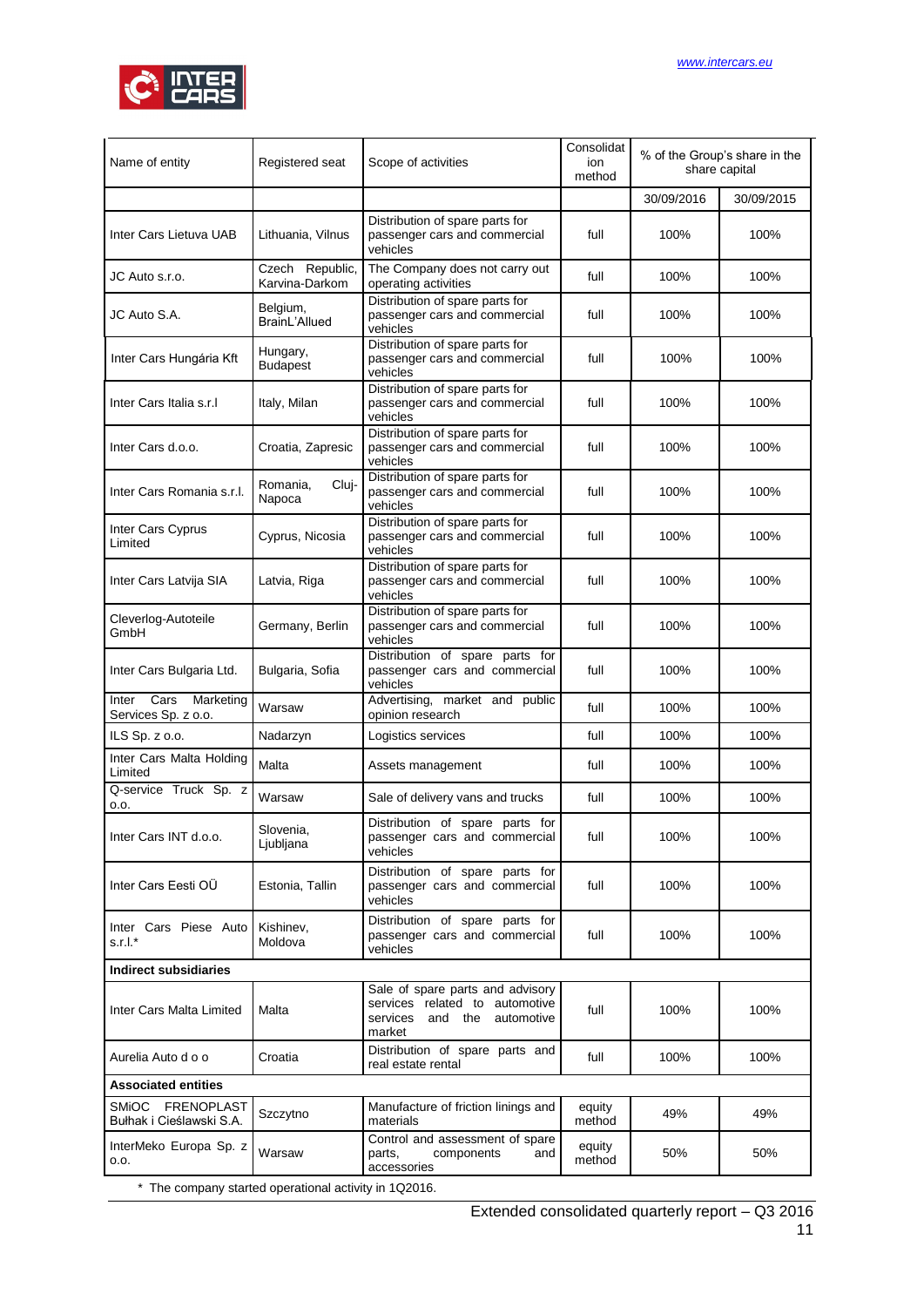

In the reporting period there were no changes in the structure of the entity, including business combinations, takeovers or sales entities of the Capital Group of the Company, long-term investments, division, restructuring or cessation of business activities.

#### **Stock exchange listings**

The shares of Inter Cars S.A., i.e. the parent entity, are listed on the Warsaw Stock Exchange in the continuous trading system.

#### <span id="page-11-0"></span>**III. Declaration of compliance with IFRS**

The condensed interim consolidated financial statements of the Inter Cars Capital Group were prepared for the period of 9 months ended on 30 September 2016.

The condensed interim financial statements covering three quarters of 2016 comply with the requirements of the International Accounting Standard IAS 34 *"Interim Financial Reporting"* related to interim financial statements.

The condensed interim financial statements of the Group are published together with the condensed standalone interim financial statements. The condensed standalone interim financial statements of the Company should be read together with the condensed interim consolidated financial statements of the Group in order to have a comprehensive view of the financial result and the financial situation of the company.

Preparation of financial statements in accordance with IFRS requires application of specific accounting estimates. It also requires form the Management Board to use its own judgement with regard to application of the accounting standards adopted by the Group. The areas a higher degree of judgement or complexity, or areas where assumptions and estimates are significant to the financial statements are presented in note 14.

Interim condensed consolidated financial statement of Inter Cars S.A. Capital Group prepared for the period of 3 months ended on 30 September 2016 with explanatory notes to interim condensed financial statements and quarterly financial information of Inter Cars S.A. 3Q 2016 was approved by the Board of Managers for publication on 29 November 2016.

## <span id="page-11-1"></span>**IV. Basis for preparing the condensed interim consolidated financial statements**

With the exception of the changes described in "Changes to the accounting principles," these condense interim financial statements were prepared by the Inter Cars Capital Group in accordance with the same accounting standards as those applied by the Group to prepare the consolidated financial statements for the period ended on 31 December 2015.

The condensed interim consolidated financial statements were prepared under the assumption that Group will continue as a going concern in the foreseeable future and that there are no circumstances indicating a threat to the continuance of its operations.

All values presented in the condensed interim financial statements are quoted in PLN '000, unless otherwise indicated.

## <span id="page-11-2"></span>**V. Changes to the accounting principles**

During the reporting period the Group made no changes to the accounting principles.

#### <span id="page-11-3"></span>**VI. Foreign Exchange rates applied to calculate the figures for 3 quarter of 2016**

All financial figures presented in the report in EUR were translated according to the following exchange rates: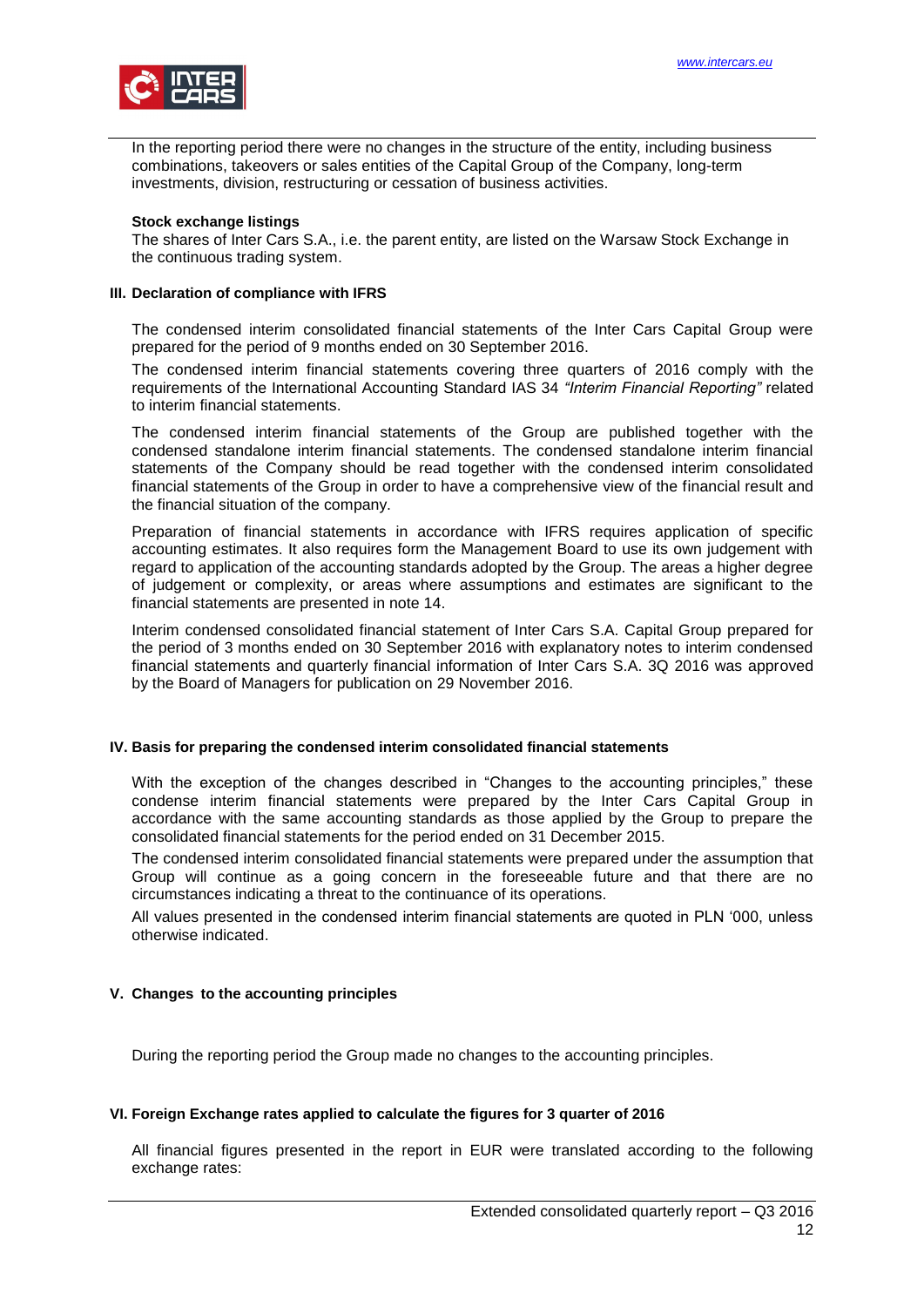

|         | Average exchange rate during the<br>reporting period |                     | Exchange rate at the end of<br>the reporting period |        |  |
|---------|------------------------------------------------------|---------------------|-----------------------------------------------------|--------|--|
|         | 9 months of 2016                                     | 9 months of<br>2015 | 30/09/2016 31/12/2015                               |        |  |
| EUR/PLN | 4.3688                                               | 4.1585              | 4.3120                                              | 4.2615 |  |

The following principles have been used to convert data presented in thousand EUROS in selected financial data:

- the figures resulting from the profit and loss account the average exchange rate constituting the arithmetic mean of the exchange rates announced by President of the National Bank of Poland on the last day of each month of a given period;
- the figures resulting from the balance sheet the exchange rate as at 30 September constituting the average EUR exchange rate announced on 30 September by the President of the National Bank of Poland;
- for translating the value of the share capital the average EUR exchange rates applicable on the day on which an increase in the share capital was registered.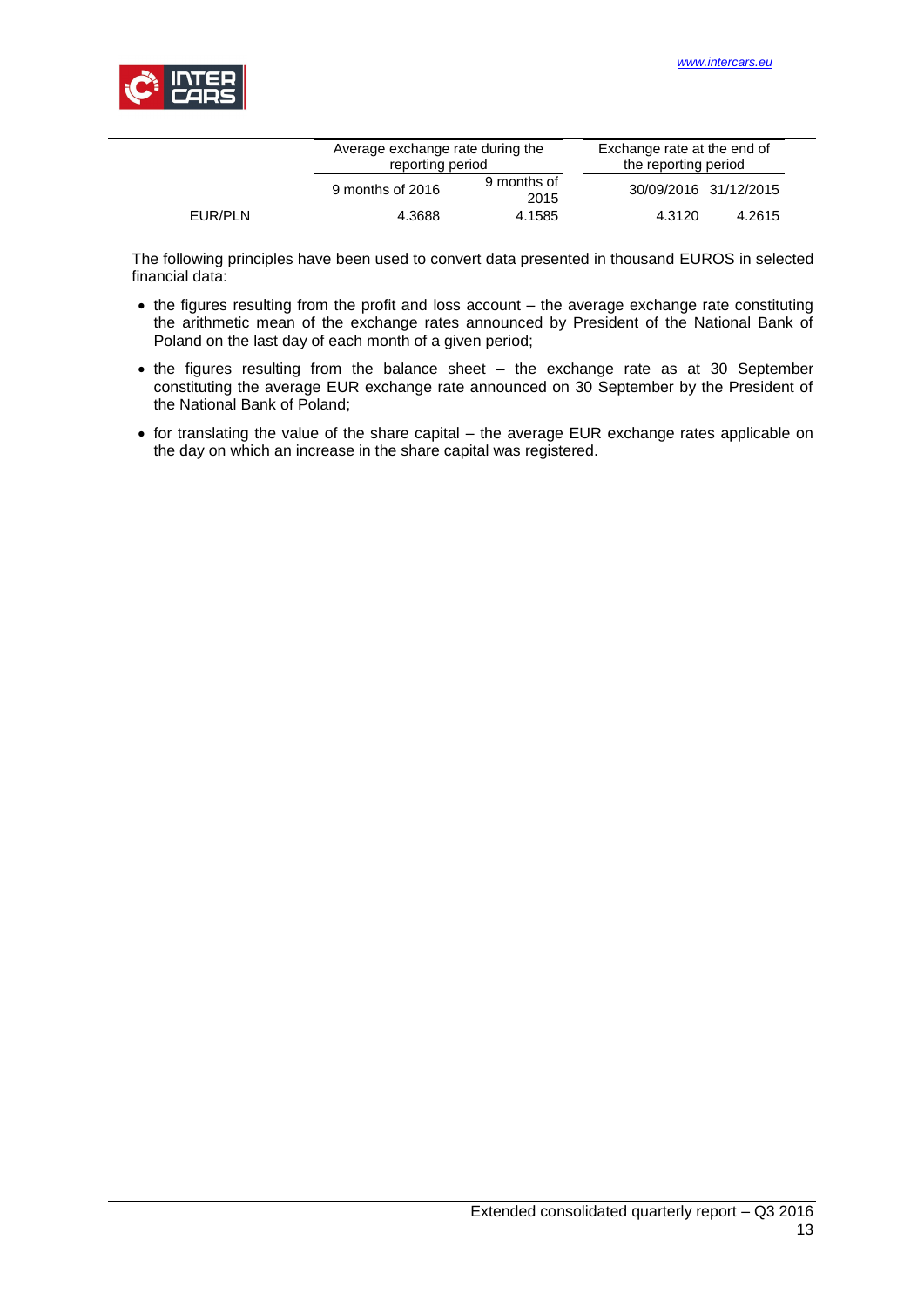

### **OTHER INFORMATION ON THE ACTIVITIES OF THE INTER CARS CAPITAL GROUP**

<span id="page-13-0"></span>



<span id="page-13-1"></span>**1. Summary of activities and consolidated and separate financial results for three quarters 2016**

#### **Summary of financial results of the Inter Cars Group**

 In 3Q 2016, the Group recorded an **18,4% increase of consolidated sales revenues** compared to the same period of 2015. **The growth in consolidated sales revenues** for the period of 9 months 2016 reached 26.6%.

**Export sales,** understood as sales by the overseas distribution companies, and direct sales by Inter Cars S.A. to foreign clients (mainly to Eastern European markets) **increased by 35.5%** compared to the analogous period a year before.

Just like in the three quarters of 2015, the sales of the overseas distribution companies have been more dynamic than the export sales of Inter Cars S.A. Export sales from Poland increased by 7.6% in the period of 9 months of 2016, compared to the same period of 2015.

 Inter Cars' domestic revenue accounted for app. **58.7%** of the Group's total **revenue** (including consolidation exemptions), compared to 60.9% in the same period a year before. The Polish market remains the basic sales market for the Capital Group.

- Within the last 12 months, starting from 1 October 2015, the Group opened **75 new branches** in the country and abroad.
- **The consolidated margin** on sale of commodities for 3 quarters reached **30.5%** (30.6% in the same period of 2015). The Board of Directors is expecting to keep the margin in the following quarters. In the reporting period the influence of exchange rates on margin was insignificant.
- The costs of sales and administration in 9 months of 2016 went down to 13.7% compared to the same period of 2015, when it was on the level of 14.1%.
- **The consolidated gross profit** for the period of 9 months of 2016 was **higher by PLN 44,456 thousand (**by 25.8%) compared to the same period a year ago.
- **The consolidated net profit** for 9 months of 2016 **went up by PLN 33 192 thousand** (by 22,4%), compared to the same period of the previous year.
- The effective tax rate for the Group for 9 months cumulatively was 16.35%.

#### **Revenues increased in all geographical markets**.

The Company has been consistently expanding its business. This market displays a large potential of growth and a net profitability higher than the domestic market. The highest sales dynamics after 3 quarters of 2016 – compared to the same period of the previous year – (after translation to PLN and consolidation exclusions) was recorded by companies in the following countries: Slovenia (134%), Italy (73%), Hungary (65%), Bulgaria (56%) and Romania (46%). It should be noted that among companies the biggest impact on the Group's revenues are Lithuania (26%) Croatia (37%), the Czech (23%) and Slovakia (23%).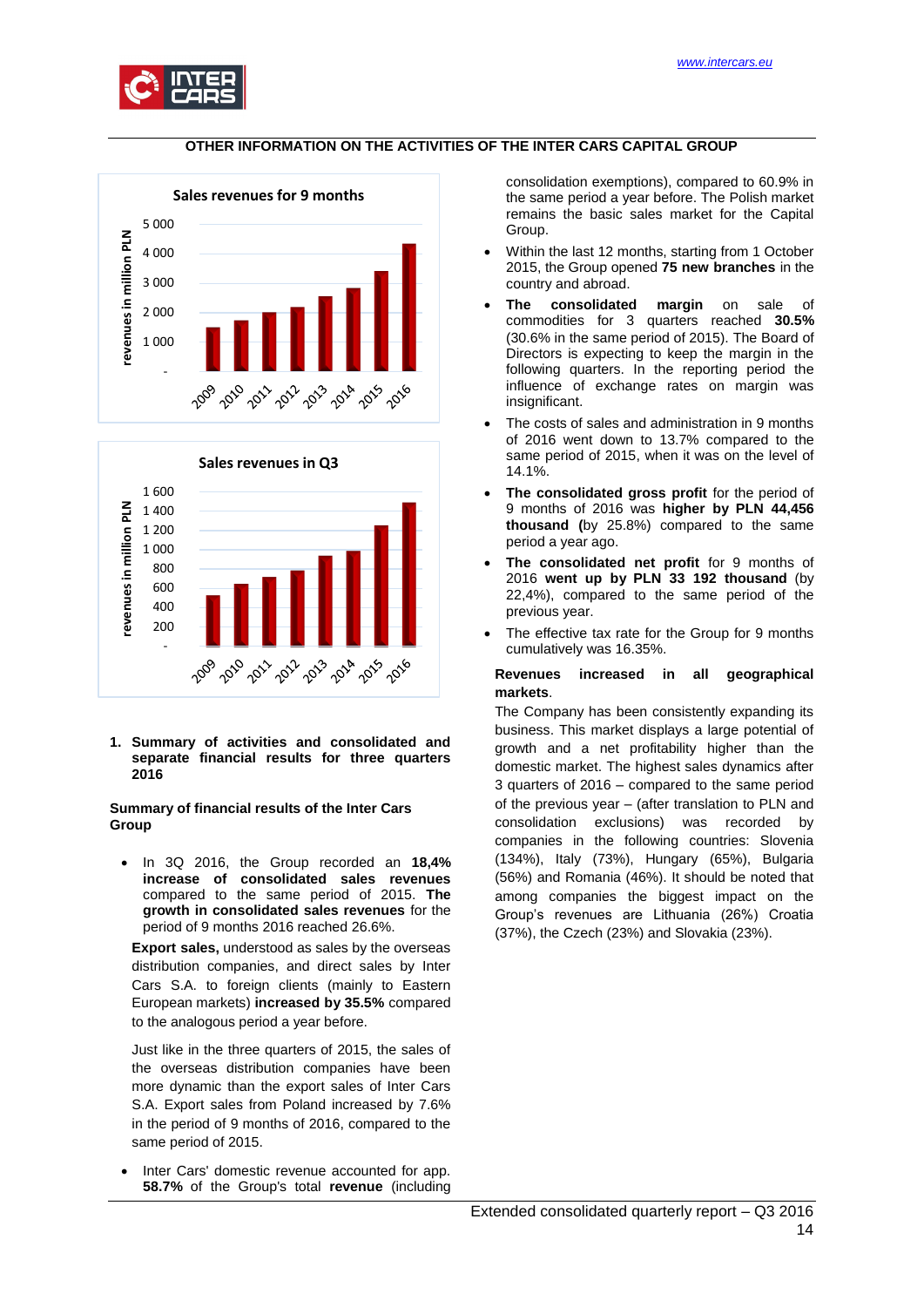

# **The underlying financial data of the Inter Cars S.A. Group for 3 quarters of 2016 were as follows:**

|                                                                 | for the period of 9 months<br>ended on 30 September |            | for the period of 9 months<br>ended on 30 September |            |
|-----------------------------------------------------------------|-----------------------------------------------------|------------|-----------------------------------------------------|------------|
|                                                                 | 2016                                                | 2015       | 2016                                                | 2015       |
| (000)                                                           | <b>PLN</b>                                          | <b>PLN</b> | <b>EUR</b>                                          | <b>EUR</b> |
| <b>Profit and loss account</b> (for the period)                 |                                                     |            |                                                     |            |
| Sales revenues                                                  | 4,353,694                                           | 3,440,271  | 996,542                                             | 827,287    |
| Gross profit (loss) on sales                                    | 1,327,220                                           | 1,053,049  | 303,795                                             | 253,228    |
| Net financial revenues / costs                                  | (17, 126)                                           | (16, 460)  | (3,920)                                             | (3,958)    |
| Operating profit (loss)                                         | 234,043                                             | 188,921    | 53,571                                              | 45,430     |
| Net profit (loss)                                               | 181,457                                             | 148,265    | 41,535                                              | 35,653     |
| Other financial data                                            |                                                     |            |                                                     |            |
| Operating cash flows                                            | 216,950                                             | 48,129     | 49,659                                              | 11,574     |
| Investing cash flows                                            | (91, 877)                                           | (102, 692) | (21,030)                                            | (24, 694)  |
| Financing cash flows                                            | (91, 196)                                           | 50,700     | (20, 874)                                           | 12,192     |
| Basic profit per share                                          | 12.81                                               | 10.46      | 2.93                                                | 2.52       |
| Sales margin                                                    | 30.5%                                               | 30.6%      |                                                     |            |
| <b>EBITDA</b> margin                                            | 6.3%                                                | 6.6%       |                                                     |            |
| Balance sheet (as at)                                           | 30/09/2016                                          | 31/12/2015 | 30/09/2016                                          | 31/12/2015 |
| Cash and cash equivalents                                       | 106,894                                             | 73,016     | 24,790                                              | 17,134     |
| Balance sheet total                                             | 3,060,802                                           | 2,506,364  | 709,833                                             | 588,141    |
| Loans, borrowings and finance lease                             | 946,064                                             | 804,645    | 219,403                                             | 188,817    |
| Equity attributable to the shareholders of the parent<br>entity | 1,375,323                                           | 1,205,878  | 318,952                                             | 282,970    |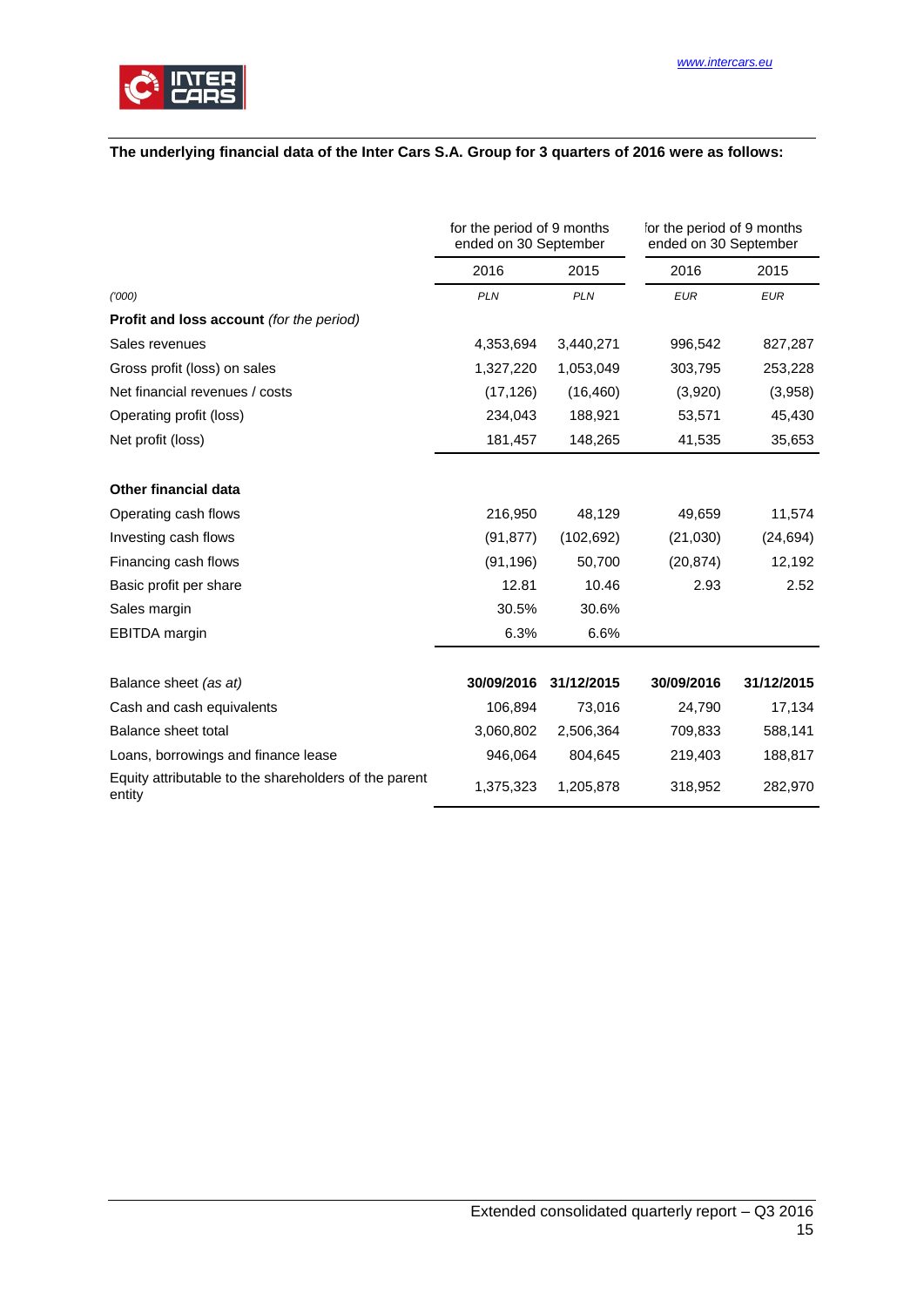

#### **Overview of the financial results of the parent company – Inter Cars** The underlying financial data of Inter Cars S.A. were as follows:

|                                                 | for the period of 9 months<br>ended on 30 September |            | for the period of 9 months<br>ended on 30 September |            |
|-------------------------------------------------|-----------------------------------------------------|------------|-----------------------------------------------------|------------|
|                                                 | 2016                                                | 2015       | 2016                                                | 2015       |
| (000)                                           | <b>PLN</b>                                          | <b>PLN</b> | <b>EUR</b>                                          | <b>EUR</b> |
| <b>Profit and loss account</b> (for the period) |                                                     |            |                                                     |            |
| Sales revenues                                  | 3,507,994                                           | 2,899,074  | 802,965                                             | 697,144    |
| Gross profit (loss) on sales                    | 823,825                                             | 719,382    | 188,570                                             | 172,991    |
| License fees                                    | (55, 118)                                           | (45, 463)  | (12,616)                                            | (10, 933)  |
| Net financial revenues / costs                  | 25,885                                              | 52,243     | 5,925                                               | 12,563     |
| Operating profit (loss)                         | 52,369                                              | 50,413     | 11,987                                              | 12,123     |
| Net profit (loss)                               | 72,780                                              | 92,461     | 16,659                                              | 22,234     |
| <b>Other financial data</b>                     |                                                     |            |                                                     |            |
| Operating cash flows                            | 165,706                                             | 62,074     | 37,929                                              | 14,927     |
| Investing cash flows                            | (12,958)                                            | (57, 227)  | (2,966)                                             | (13,761)   |
| Financing cash flows                            | (149, 144)                                          | (14, 848)  | (34, 138)                                           | (3,571)    |
| Basic profit per share                          | 5.14                                                | 6.53       | 1.18                                                | 1.57       |
| Sales margin                                    | 23.5%                                               | 24.8%      |                                                     |            |
| <b>EBITDA</b> margin                            | 2.0%                                                | 2.5%       |                                                     |            |
| Balance sheet (as at)                           | 30/09/2016                                          | 31/12/2015 | 30/09/2016                                          | 31/12/2015 |
| Cash and cash equivalents                       | 19,587                                              | 15,983     | 4,542                                               | 3,751      |
| Balance sheet total                             | 2,639,148                                           | 2,300,531  | 612,047                                             | 539,841    |
| Loans, borrowings and finance lease             | 935,118                                             | 849,939    | 216,864                                             | 199,446    |
| Equity                                          | 1,076,793                                           | 1,014,071  | 249,720                                             | 237,961    |

**The sales revenues** in 9 months of 2016 were **21% higher** than in the same period of 2015. In the period starting from 1 October 2015, the Company opened 37 new branches.

**The sales margin** for 3 quarters of 2016 was 23.5% (compared to 24.8% in 3 quarters of 2015).

**Distribution costs** – the share of the entity managing the branch in the margin earned. The sales margin generated by a branch is divided between the branch and Inter Cars in the 50/50 ratio. The branch system is based on the assumption of entrusting management of a distribution point (branch) to external entities. Sales are made on behalf of Inter Cars.

**Financial revenues and costs** include primarily costs and revenues due to interest on loans and bonds. In Q3 2016, the Company incurred PLN 16,948 thousand of these costs.

**Liabilities resulting from credits, loans, debt securities and finance lease** as at 30 September 2016 amounted to PLN 935,118 thousand, including borrowings from related companies: PLN 139.727 thousand.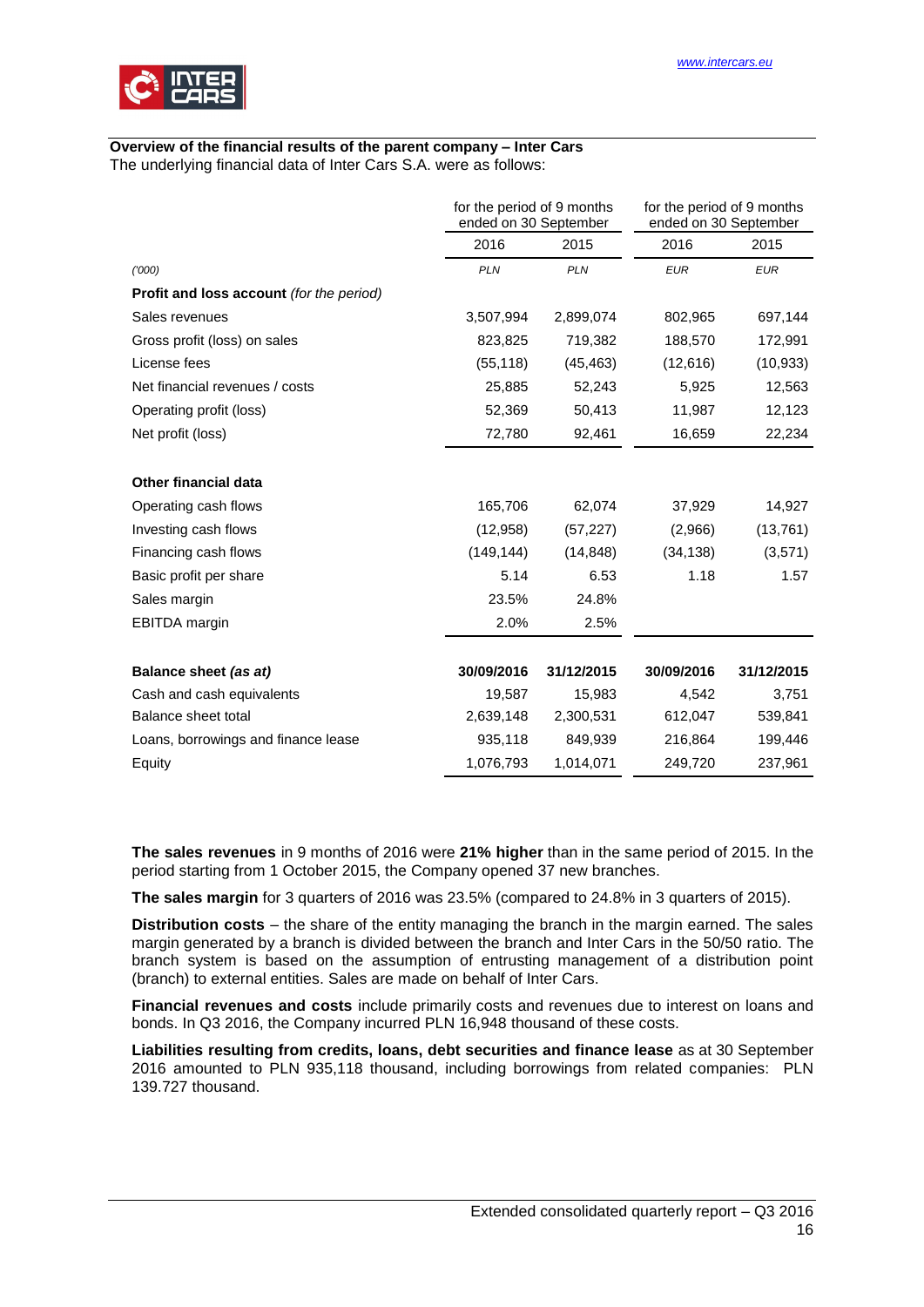

<span id="page-16-0"></span>**2. Factors and events of a non-recurring nature having a material bearing on the financial result, and a description of the Company's material achievements and failures along with a list of related key events**

#### **The major events affecting the current and future business activity of the Inter Cars Group:**

- The consolidated EBITDA for 12 months cumulatively for the period ended on 30 September 2016 was PLN 295,722 thousand (measured as a profit on operating activity plus depreciation).
- The net debt /EBITDA ratio was 2.84 compared to 2.38 as at 30 September 2015.

#### <span id="page-16-1"></span>**3. Material evaluations and estimates**

The preparation of the condensed consolidated interim financial statements in conformity with the EU IFRS requires the Company's Management Board to use evaluations and estimates that affect the application of accounting principles and reported amounts of assets and liabilities, income and expenses. The judgements and estimates are reviewed on an ongoing basis. Revisions to estimates are recognized in the period in which the estimate is revised.

Information on particularly significant areas that are subject to evaluations and estimates and that affect the interim financial statements did not change from the information presented in the annual financial statements as at 31 December 2015.

#### <span id="page-16-2"></span>**4. Seasonality**

Sales revenues display a slight degree of seasonality, with Q3 usually constituting approx. 25% of the annual sales revenues.

#### <span id="page-16-3"></span>**5. Information on business segments**

The core business of the Inter Cars S.A. Capital Group is the sale of spare parts. In addition, the companies Feber, Lauber, IC Development and ILS Sp. z o.o. are active in other business segments, such as the manufacture of semi-trailers, remanufacturing of spare parts, real estate development and logistics; whilst Q-Service Truck Sp. Z o.o. is an authorized dealer of ISUZU commercial vehicles. The above-mentioned business segments may not be recognized as separate business segments individually, hence they are shown in the "Other segments" column. The Inter Cars Capital Group applies uniform accounting principles to all segments. Transactions between particular segments are carried out at arm's length.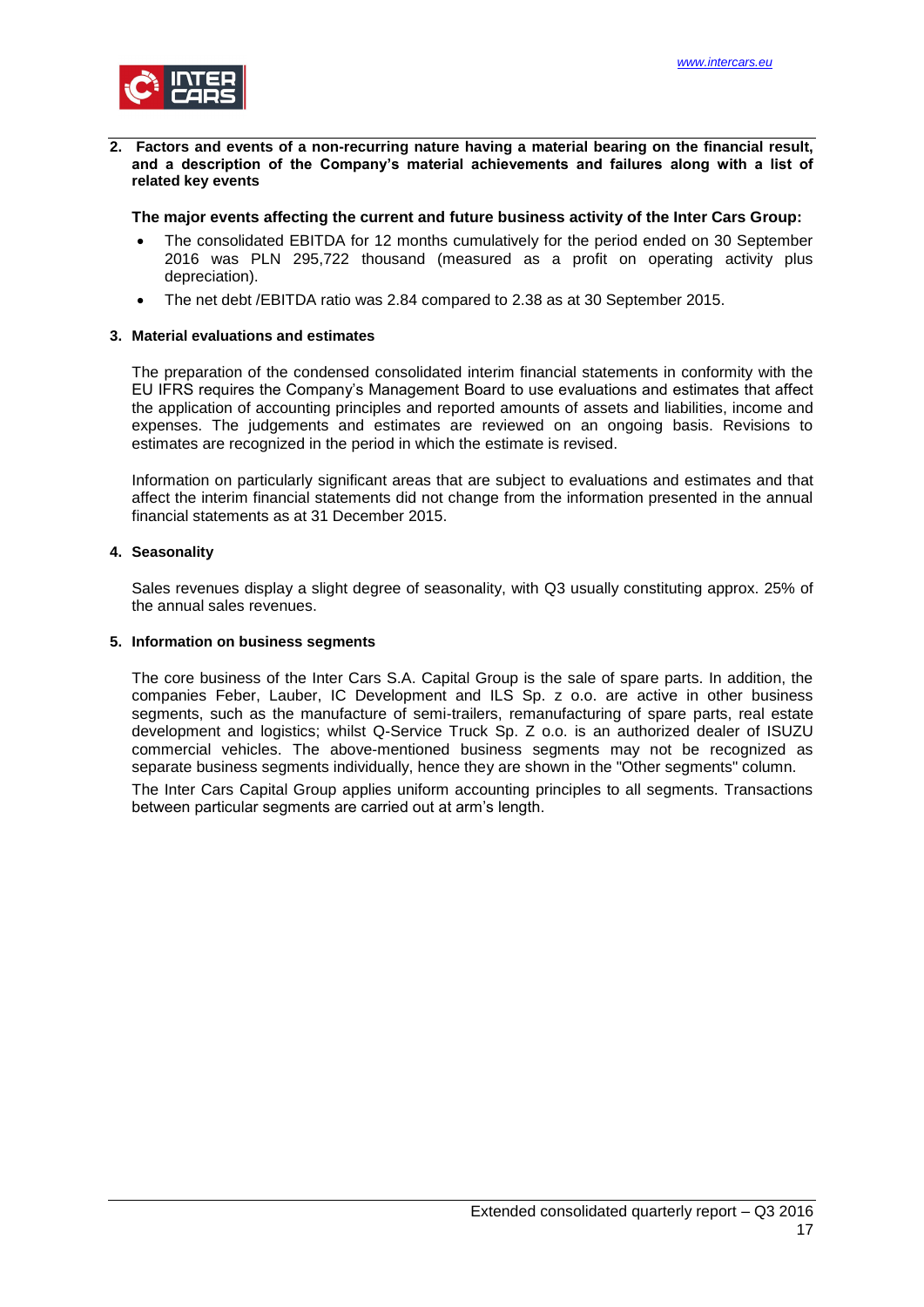

#### **Information on business segments**

#### **for the period of 9 months ended on 30 September 2016**

|                                                          | Sale of spare<br>parts | Other<br>segments | <b>Eliminations</b> | Total        |
|----------------------------------------------------------|------------------------|-------------------|---------------------|--------------|
| External sales                                           | 4,283,229              | 70.465            |                     | 4,353,694    |
| Inter-segment sales                                      | 11.627                 | 283,556           | (218, 511)          |              |
| <b>Profit before tax</b>                                 | 229,887                | 20,701            | (33, 671)           | 216,917      |
| for the period of 9 months ended<br>on 30 September 2015 |                        |                   |                     |              |
|                                                          | Sale of spare<br>parts | Other<br>segments | <b>Eliminations</b> | <b>Total</b> |
| External sales                                           | 3.335.248              | 105.023           |                     | 3.440.271    |

| <b>Profit before tax</b>     | 235.221 | (748) | (62,012)                   | 172.461                    |
|------------------------------|---------|-------|----------------------------|----------------------------|
| Assets by operating segments |         |       | Status as at<br>30/09/2016 | Status as at<br>31/12/2015 |
| Sale of spare parts segment  |         |       | 4.447.786                  | 3,772,872                  |
| Other segments               |         |       | 422,278                    | 372.291                    |
| Eliminations                 |         |       | (1,809,262)                | (1,638,799)                |
|                              |         |       | 3,060,802                  | 2,506,364                  |

Inter-segment sales 11,468 189,071 (200,539)

#### <span id="page-17-0"></span>**6. Dividend**

On 16 June 2016, the General Meeting of Inter Cars S.A. adopted a resolution to pay a dividend of PLN 10,059 thousand , i.e. PLN 0.71 per share from the 2015 profit. Agreed dividend pay-out date was to be 14 July 2016 and the pay-out itself was realized on 28 July 2016.

On 14 July 2015 Inter Cars S.A. paid out to the shareholders of the company a dividend from profit for 2014, amounting to PLN 10,059 thousand, i.e. PLN 0.71 per share.

#### <span id="page-17-1"></span>**7. Liabilities due to borrowings and other debt instruments**

#### **The syndicated credit facility agreement**

As at the balance sheet date, no amendments were made to the syndicated credit facility agreement as compared to 31 December 2015. The terms and conditions of the syndicated credit facility agreement are described in the annual consolidated financial statements of the Group.

Amendments applying to the syndicated credit facility agreement after the balance sheet date are described in point 15.

#### **Bank credits concluded directly by subsidiary companies:**

Inter Cars Česká republika s.r.o. has the following credit facility agreements:

- a) with Raiffeisenbank a.s. a credit line agreement for the amount of CZK 150m, repayable by 15 July 2016. Next, in July 2016, an annex was signed to increase the credit line limit to the amount of CZK 178.5m, with the maturity date falling on 31 March 2017.
- b) A credit line agreement with Citibank Europe plc Bank for the amount of EUR 4m, by extending annex repayable by 26 August 2017.

Inter Cars Slovenská republika s.r.o. concluded a credit line agreement with Citibank Europe PLC for the amount of EUR 5m, repayable by 26 March 2017.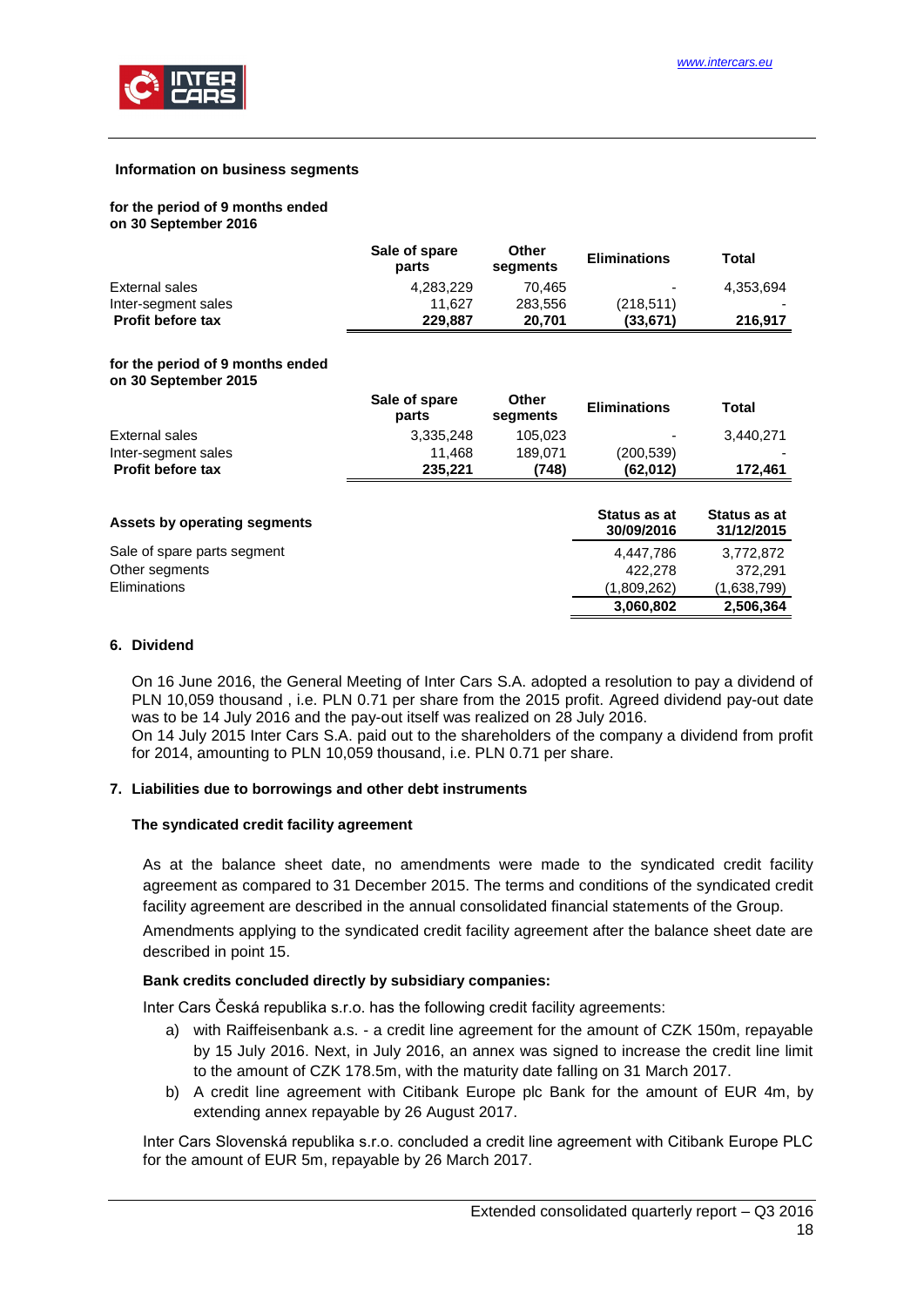

Inter Cars Romania s.r.l. has a credit line agreement with ING Bank N.V. for the amount of RON 15m for the period of one year, the agreement was signed on 30 July 2014. On 28 April 2015, an annex was signed to increase the credit line limit to the amount of RON 42.75m, with the maturity date falling on 28 April 2016. Next, on 14 April 2016, an annex was signed to increase the credit line limit to the amount of RON 90m, with the maturity date falling on 28 April 2017.

| <b>Current loans and borrowings</b>                               | Contractual<br>amount (limit) | Used    | Maturity date |
|-------------------------------------------------------------------|-------------------------------|---------|---------------|
| Syndicated credit                                                 | 383,000                       | 298.304 | 15-12-2016    |
| Raiffeisen a.s. (Inter Cars Česká republika s.r.o)                | 17,248                        | 17.248  | 31-03-2017    |
| Citibank Europe PLC (Inter Cars Česká republika s.r.o)            | 28,489                        | 23.940  | 26-08-2017    |
| Citibank Europe PLC (Inter Cars Slovenská republika<br>$S.I.O.$ ) | 21,560                        | 21,560  | 26-03-2017    |
| ING Bank N.V (Inter Cars Romania s.r.l.)                          | 87,075                        | 84,077  | 28-04-2017    |
|                                                                   | 537,372                       | 445.129 |               |
| Non-current loans and borrowings                                  | Contractual<br>amount (limit) | Used    | Maturity date |
| Syndicated credit                                                 | 270,000                       | 270,000 | 14-11-2017    |
|                                                                   | 270,000                       | 270,000 |               |

#### *Loans and borrowings as at 31/12/2015*

*Loans and borrowings as at 30/09/2016*

| <b>Current loans and borrowings</b>                               | Contractual<br>amount (limit) | Used    | Maturity date |
|-------------------------------------------------------------------|-------------------------------|---------|---------------|
| Syndicated credit                                                 | 383,000                       | 235,275 | 16-11-2016    |
| Raiffeisen a.s. (Inter Cars Česká republika s.r.o)                | 23,655                        | 20.655  | 31-05-2016    |
| Citibank Europe PLC (Inter Cars Česká republika s.r.o)            | 17,046                        | 17,046  | 31-05-2016    |
| Citibank Europe PLC (Inter Cars Slovenská republika<br>$S.I.O.$ ) | 21.307                        | 21,305  | 26-03-2016    |
| ING Bank N.V (Inter Cars Romania s.r.l.)                          | 40,275                        | 30,666  | 28-04-2016    |
|                                                                   | 485,283                       | 324,947 |               |
| Non-current loans and borrowings                                  | Contractual<br>amount (limit) | Used    | Maturity date |
| Syndicated credit                                                 | 270,000                       | 270,000 | 18-11-2017    |
|                                                                   | 270,000                       | 270,000 |               |

#### **Issuance of bonds**

The terms and conditions of the issuance are described in the annual consolidated financial statements of the Group.

In the third quarter of 2016 the value of the bonds issued did not change. Interest on the A-series bonds is paid twice a year, in April and in October.

Below chart presents Bonds issued and planned buyback dates:

| Tranche number | Date of issuance | Maturity date | Amount of buyback |
|----------------|------------------|---------------|-------------------|
| Series A       | 24/10/2014       | 24/10/2019    | 150,000           |
|                |                  |               | 150,000           |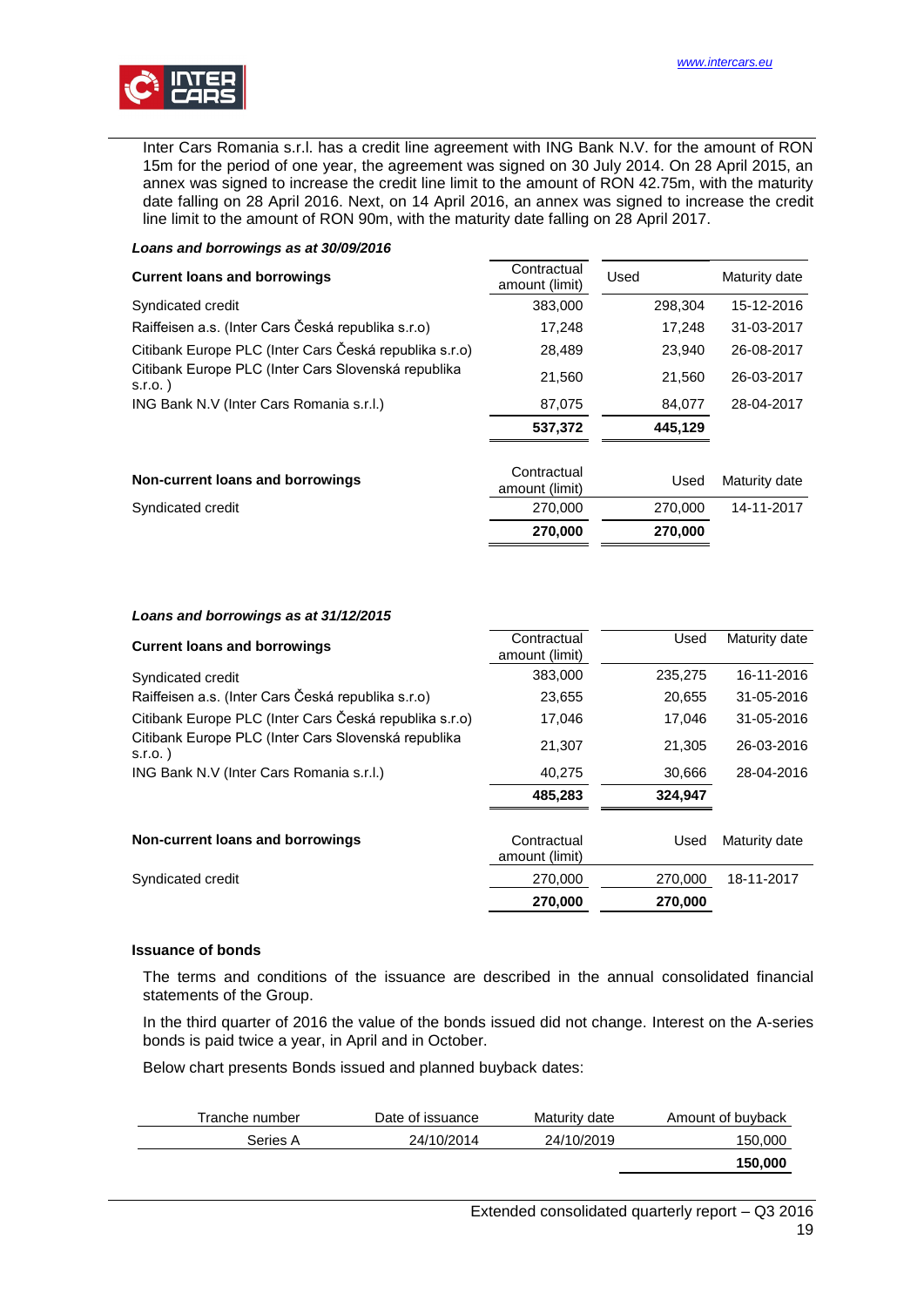

### <span id="page-19-0"></span>**8. Contingent liabilities and sureties**

In the reporting period, Inter Cars S.A. and its subsidiaries did not grant any sureties for credits, loans or other guarantees worth at least 10% of equity capital.

Contingent liabilities, granted security and unrecognized liabilities did not change materially from those described in the financial statements as at 31 December 2015.

Sureties issued by Inter Cars S.A. as at 30 September 2016 are presented in the chart below:

| (in thousand PLN)                             |                       |            | As at:     |
|-----------------------------------------------|-----------------------|------------|------------|
| Τo                                            | <b>Period covered</b> | 30/09/2016 | 31/12/2015 |
| RIM Sp. z o.o                                 | 31/12/2015            |            | 337        |
| Poczta Polska S.A.                            | 30/04/2016            |            | 21         |
| BP Europa SE Polish Division                  | 29/05/2016            |            | 6,000      |
| Poczta Polska S.A., Warszawa                  | 09/07/2016            |            | 36         |
| Poczta Polska SA                              | 20/11/2016            | 14         | 14         |
| Piaggio and C. S.P.A.                         | 31/12/2016            | 2,156      | 1,492      |
| <b>TRW</b>                                    | 31/12/2016            | 8,624      |            |
| Texa (IC Italy)                               | 08/01/2017            | 86         |            |
| Bosch (IC Italy)                              | 08/01/2017            | 86         |            |
| Ministarstvo Fin Carinska Uprava (IC Croatia) | 01/05/2017            | 63         |            |
| Poczta Polska SA                              | 16/05/2017            | 6          |            |
| Ducati Motor Holding                          | 30/06/2017            | 5,174      | 1,065      |
| PDC Industrial Center 44 sp. z o.o.           | 12/07/2017            | 323        |            |
| Poczta Polska SA, Warszawa                    | 25/07/2017            | 11         | 11         |
| Malpas                                        | 04/08/2017            | 379        |            |
| Komenda Wojewódzka, Wrocław                   | 21/06/2018            | 1          | 1          |
| RIM Sp. z o.o.                                | Until further notice  | 20         | 20         |
| Glob Cars Sp.z o.o.                           | Until further notice  | 150        | 150        |
| JC Auto Kraków                                | Until further notice  | 50         | 50         |
| Tomasz Zatoka APC Polska                      | Until further notice  | 170        | 170        |
| Michał Wierzobolowski Fst M.                  | Until further notice  | 250        | 250        |
| Intraserv                                     | Until further notice  | 50         | 50         |
| Mann+Hummel                                   | Until further notice  | 4,700      |            |
| LeasePlan                                     | 30/09/2016            | 2,160      |            |
| Raiffeisen Leasing (IC Poland)                | 10/10/2023            | 250        | 250        |
| Raiffeisen Leasing (IC Czech)                 | 12/06/2030            | 693        |            |
| JC Auto Kraków                                | 31/12/2018            | 3,500      |            |
|                                               |                       | 28,916     | 9,917      |

#### <span id="page-19-1"></span>**9. The Management Board's standpoint on the feasibility of meeting the previously published forecasts of financial results for 2016**

The Capital Group Inter Cars S.A. did not publish any forecasts of financial results.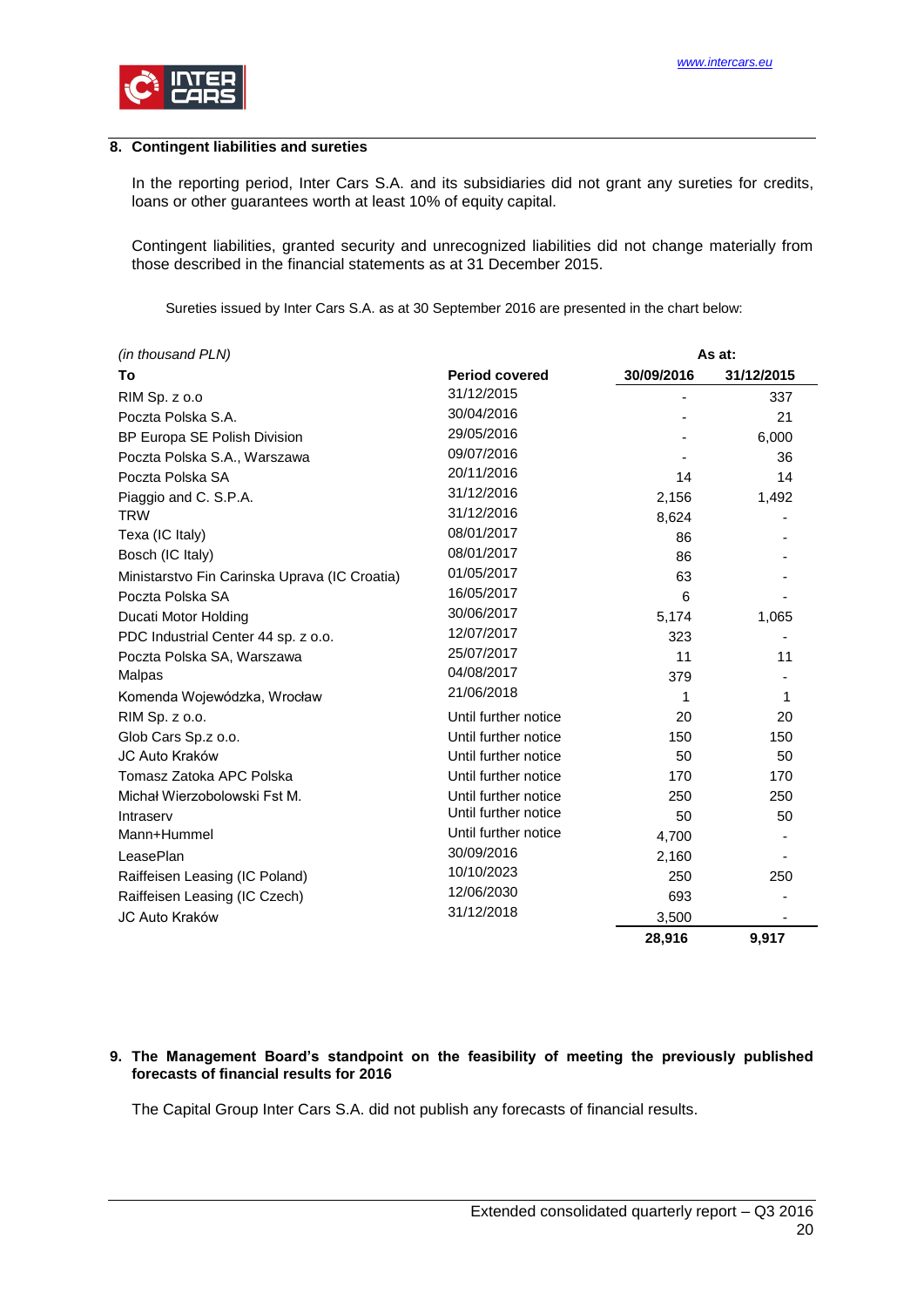

#### <span id="page-20-0"></span>**10. The list of shareholders holding at least 5% of the total number of the votes as at the date of release of these statements**

| <b>Shareholder</b>               | Number of<br>shares | Total<br>nominal<br>value | Percentage<br>of share in<br>the share<br>capital held | Percentage of<br>total vote held |
|----------------------------------|---------------------|---------------------------|--------------------------------------------------------|----------------------------------|
|                                  |                     | (PLN)                     | (%)                                                    | $(\%)$                           |
| Krzysztof Oleksowicz             | 3,726,721           | 7,453,442                 | 26.30%                                                 | 26.30%                           |
| OFE Aviva BZ WBK                 | 1,896,778           | 3,793,556                 | 13.39%                                                 | 13.39%                           |
| <b>OFE Nationale-Nederlanden</b> | 1,418,649           | 2,837,298                 | 10.01%                                                 | 10.01%                           |
| Andrzej Oliszewski               | 1,302,370           | 2,604,740                 | 9.19%                                                  | 9.19%                            |
| <b>Total</b>                     | 8,344,518           | 16,689,036                | 58.89%                                                 | 58.89%                           |

Until the date of release of these financial statements, the Company had not received any other shareholding notifications.

#### <span id="page-20-1"></span>**11.Changes in the number of shares and rights to shares (options) in Inter Cars S.A. held by the Company's management and supervisory personnel since the publication of the most recent quarterly report.**

The Company's supervisory and managing personnel hold a total of 5,060,425 shares, constituting 35.72% of the total vote at the General Shareholders Meeting of Inter Cars.

The managing and supervisory personnel hold no shares in the subsidiaries of Inter Cars.

| <b>Shareholder</b>       | Number of<br>shares | Total nominal<br>value | Percentage of<br>share in the share<br>capital held<br>$(\% )$ | Percentage of<br>total vote held<br>$(\% )$ |
|--------------------------|---------------------|------------------------|----------------------------------------------------------------|---------------------------------------------|
| <b>Management Board</b>  |                     |                        |                                                                |                                             |
| Krzysztof Oleksowicz     | 3,726,721           | 7,453,442              | 26.30%                                                         | 26.30%                                      |
| <b>Robert Kierzek</b>    | 29,834              | 59,668                 | 0.21%                                                          | 0.21%                                       |
| Tomaš Kaštil             | 1.500               | 3.000                  | 0.01%                                                          | 0.01%                                       |
|                          | 3,758,055           | 7,516,110              |                                                                |                                             |
| <b>Supervisory Board</b> |                     |                        |                                                                |                                             |
| Andrzej Oliszewski       | 1,302,370           | 2.604.740              | 9.19%                                                          | 9.19%                                       |
|                          | 1,302,370           | 2,604,740              |                                                                |                                             |
| Total                    | 5,060,425           | 10,120,850             | 35.72%                                                         | 35.72%                                      |

There have been the following changes in shareholding structure of the issuer since the date of publication of the previous report, i.e. 30 August 2016:

|                      | Number of<br>shares |                          |                  | Number of<br>shares |
|----------------------|---------------------|--------------------------|------------------|---------------------|
| <b>Shareholder</b>   | as at               | <b>Increases</b>         | <b>Decreases</b> | as at               |
|                      | 30/08/2016          |                          |                  | 29/11/2016          |
| Krzysztof Oleksowicz | 4,452,271           |                          | 725,550          | 3,726,721           |
| Andrzej Oliszewski   | 1,302,370           | $\overline{\phantom{0}}$ |                  | 1,302,370           |
| Robert Kierzek       | 29,834              | $\overline{\phantom{0}}$ |                  | 29,834              |
| Tomaš Kaštil         | 1.500               | ۰                        |                  | 1,500               |
| <b>Total</b>         | 5,785,975           | ۰                        | 725,550          | 5,060,425           |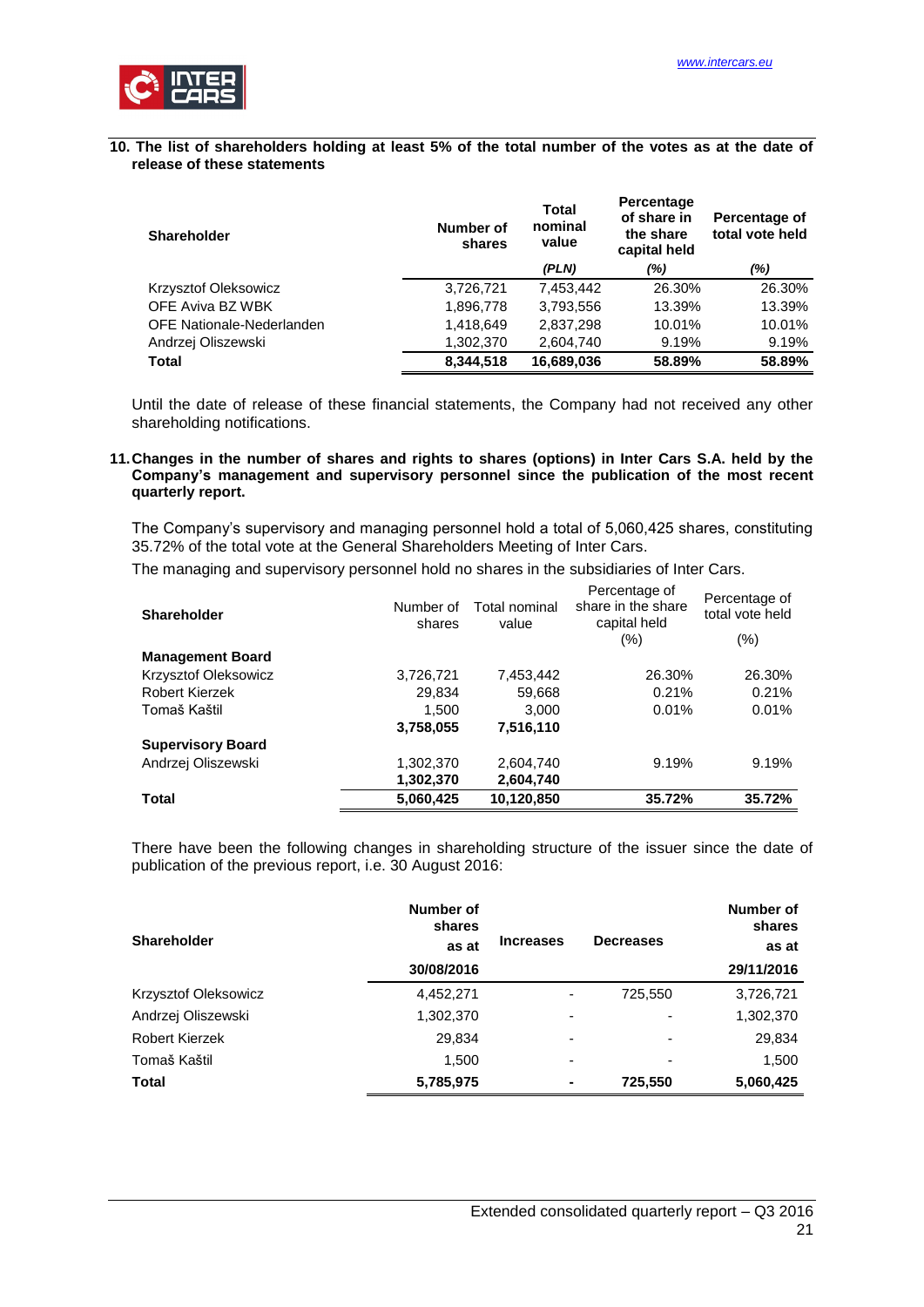

# <span id="page-21-0"></span>**12.Information on court, arbitration and administrative proceedings**

No proceedings were brought during the reporting period before any court or administrative body with respect to any liabilities or claims of Inter Cars S.A. or its subsidiary undertakings, whose aggregate value would represent 10% or more of the Company's equity.

Furthermore, no proceedings are pending before any court or administrative body with respect to any liabilities or claims of Inter Cars S.A. or its subsidiaries whose aggregate value would represent 10% or more of the Company's equity.

#### <span id="page-21-1"></span>**13.Transactions with related entities**

| (in thousand PLN)                                                                | 1.01.2016-               | 1.01.2015-               |
|----------------------------------------------------------------------------------|--------------------------|--------------------------|
| Remuneration of the members of the Supervisory Board<br>and the Management Board | 30.09.2016               | 30.09.2015               |
| Remuneration of the members of the Supervisory Board                             | 233                      | 217                      |
| Remuneration of the members of the Management<br><b>Board</b>                    | 12,218                   | 9,127                    |
|                                                                                  | 12,451                   | 9,344                    |
|                                                                                  | 1.01.2016-<br>30.09.2016 | 1.01.2015-<br>30.09.2015 |
| Transactions with related entities                                               |                          |                          |
| Income on sales to related entities                                              | 1,294                    | 459                      |
| Purchase of goods and services from related entities                             | 13,778                   | 4,264                    |
|                                                                                  | 30/09/2016               | 31/12/2015               |
| Settlements with related entities                                                |                          |                          |
| Receivables from related entities                                                | 471                      | 240                      |
| Liabilities to related entities                                                  | (45)                     | 743                      |

80% of the goods and services purchased from related entities relates to the standard distribution service settled based on the same principles as those applicable to all branches. Placement in this category results from the family ties between a branch director and one of the members of the management Board of Inter Cars S.A.

#### <span id="page-21-2"></span>**14.Other information which the Company deems relevant for the assessment of its personnel, assets, financial position and financial result or changes in any of the foregoing, and for the assessment of the Company's ability to perform its obligations**

This information is included in the section entitled "Factors and events of a non-recurring nature having a material bearing on the financial result, and a description of the Company's material achievements and failures along with a list of related key events."

#### <span id="page-21-3"></span>**15.Events subsequent to the balance sheet day as at which the report was prepared which may have a material bearing on the Company's future financial results**

On 14 November 2016 the parent Company concluded a revolving credit and term loan agreement with its subsidiaries: Inter Cars Marketing Services Sp. z o.o., ILS Sp. z o.o., Lauber Sp. z o.o., Q-Service Truck Sp. z o.o., Inter Cars Česka Republika s.r.o., Uždaroji Akcinė Bendrovė "Inter Cars Lietuva", Inter Cars Romania S.r.l., Inter Cars Slovenská Republica s.r.o. and Inter Cars d.o.o. As borrowers and guarantors, Inter Cars (Cyprus) Limited as guarantor, and the following financial institutions: Bank BGŻ BNP Paribas S.A., Bank Handlowy w Warszawie S.A., Bank Polska Kasa Opieki S.A., CaixaBank, S.A. (Spółka Akcyjna) Division in Poland, DNB Bank Polska S.A., ING Bank Śląski S.A. and mBank S.A. ("New Credit Facility Agreement"), on the basis of which the Company and other above mentioned as borrowers subsidiaries of Inter Cars S.A. received:

(1) term loans in total maximum value of PLN 500,000,000.00 (five hundred million zlotys), repayable by 14 November 2019, and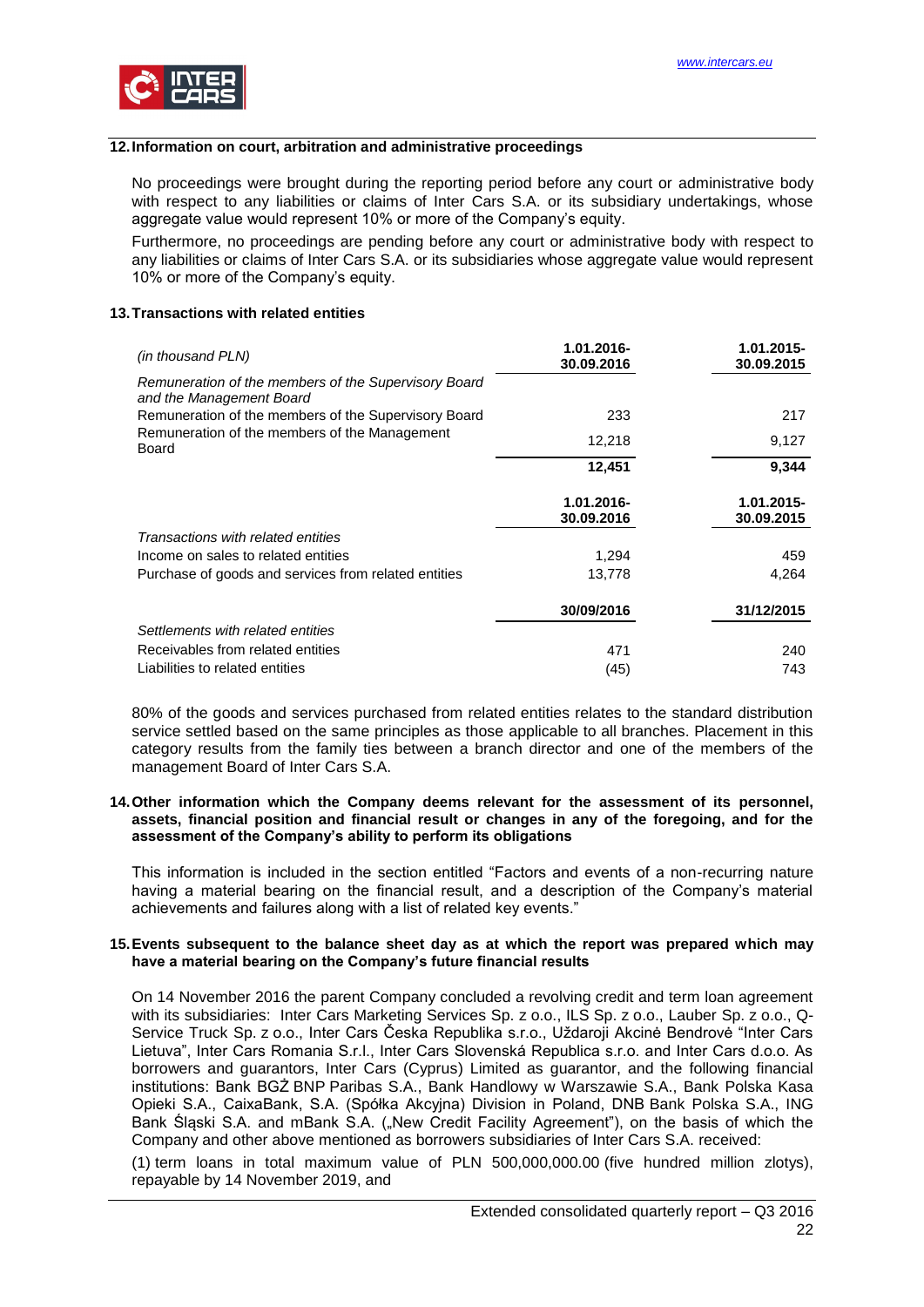

(2) revolving credit in total maximum value of PLN 600.000.000,00 (six hundred million zlotys), repayable by 14 November 2017.

The rate of interest of the credits is variable and shall depend, for each interest rate period, on WIBOR interest reference rate, plus agreed on the basis of the New Credit Facility Agreement (at arm's length) margins of the creditors.

As security for claims arising from syndicated credit facility agreement have been created: joint contractual mortgage over land owned by the Company; registered pledge over a set of the Company's inventories; financial pledge and registered pledge over the Company's entire holding of shares in ILS sp. z o.o; financial pledges over the Company's receivables under bank account agreements; assignment of the Company's cash receivables under insurance policies. the Board of Directors of the Company informed about the creation of security under syndicated credit facility agreement in current report no. 32/2016.

Credit facilities granted on the basis of the New Credit Facility Agreement shall be used for repayment of currently existing debt of the Company and other entities being a part of Inter Cars Capital Group, including debt of the Company resulting from the credit facility agreement of 29 July 2009, about which the Board of Directors of the Company informed in current report no 29/2009 of 30 July 2009 ("Current Credit Facility Agreement"), and for financing current business activity of the Company and the Capital Group of Inter Cars.

Moreover, on 14 November 2016, an annex no 14 to the syndicated loan agreement of 29 July 2009 was signed. As a result, the ultimate date of repayment of overdraft facility in account B was set to be 15 December 2016.

#### <span id="page-22-0"></span>**16.Information on material transactions with related entities concluded on terms other than at arm's length, including information on their amounts and nature.**

<span id="page-22-1"></span>All transactions with related entities were concluded at arm's length.

**17. Factors which in the Company's opinion will affect its financial results in the period covering at least the next quarter.**

Factors which in the Management Board's opinion will affect the Company's financial results in Q4 2016 include:

- *trends in the foreign exchange rates, mainly* EUR, USD and YEN against PLN, UAH, HUF, CZK, HRK, BGN and RON;
- $\checkmark$  trends in the demand from export customers, related mainly to political and legal situation in Ukraine;
- $\checkmark$  changes in interest rates, which will determine the amount of interest on contracted loans and thus affect the financial expenses;
- $\checkmark$  planned improvement in the stock turnover, which should reduce the financial costs by lowering the requirement for inventory financing;
- *optimization of logistics processes related to cost reductions*;
- $\checkmark$  enhanced awareness of the "Inter Cars" brand and obtaining new customers, which will contribute to the development of operating activities;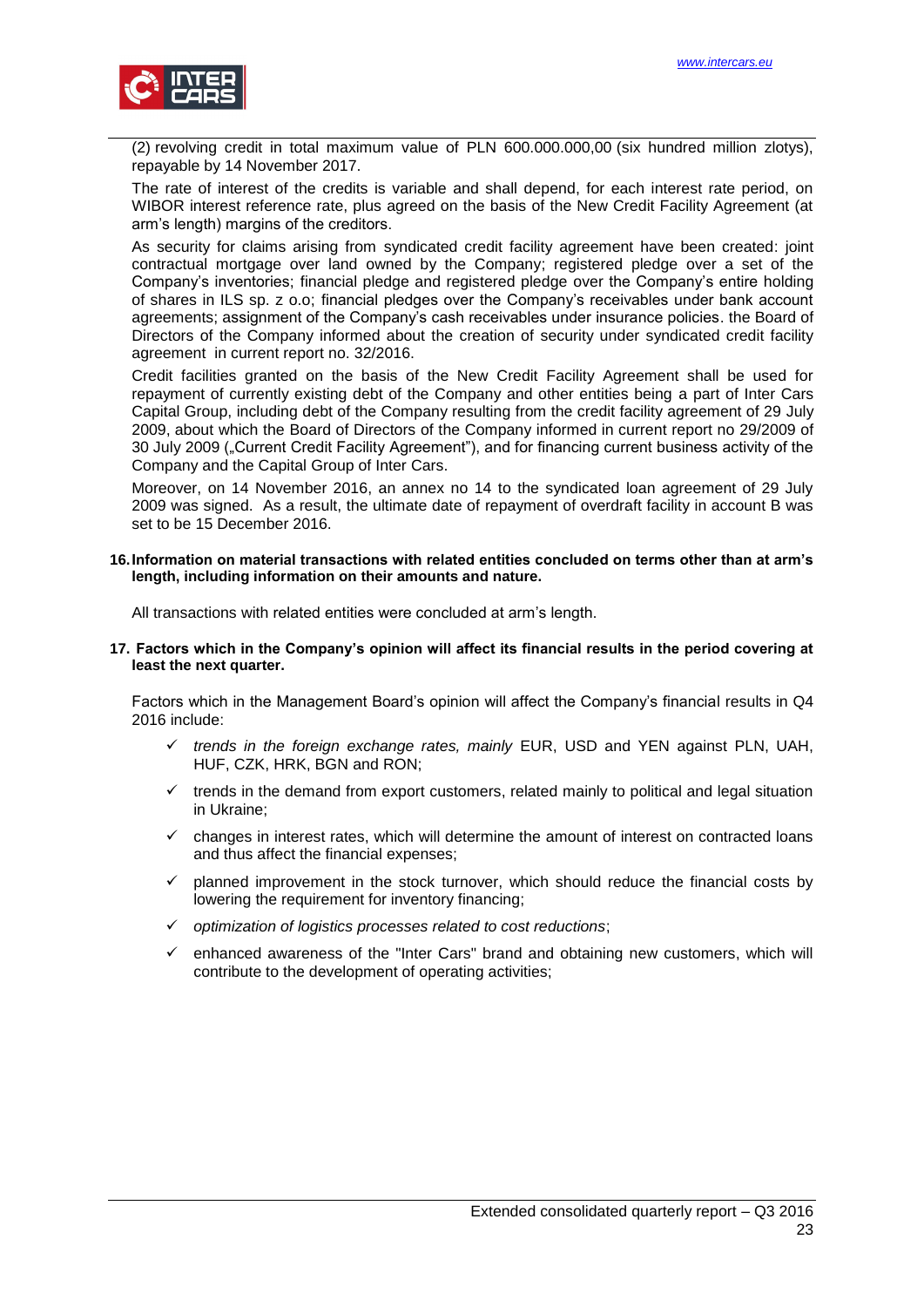

# <span id="page-23-0"></span>**Separate statement of financial position**

|                                                                | 30/09/2016  | 31/12/2015 |
|----------------------------------------------------------------|-------------|------------|
| (in thousand PLN)                                              | not audited | audited    |
| <b>ASSETS</b>                                                  |             |            |
| <b>Non-current assets</b>                                      |             |            |
| Property, plant and equipment                                  | 151,336     | 152,713    |
| Intangible assets                                              | 136,336     | 138,326    |
| Investment property                                            | 2,048       | 2,048      |
| Investments in subordinated entities                           | 403,102     | 345,562    |
| Investments available for sales                                | 258         | 258        |
| Receivables                                                    | 20,659      | 20,250     |
|                                                                | 713,739     | 659,157    |
| <b>Current assets</b>                                          |             |            |
| Inventory                                                      | 1,073,151   | 866,519    |
| Trade and other receivables                                    | 832,671     | 752,185    |
| Corporate income tax receivables                               |             | 6,687      |
| Cash and cash equivalents                                      | 19,587      | 15,983     |
|                                                                | 1,925,409   | 1,641,374  |
| <b>TOTAL ASSETS</b>                                            | 2,639,148   | 2,300,531  |
| <b>LIABILITIES</b>                                             |             |            |
| Equity                                                         |             |            |
| Share capital                                                  | 28,336      | 28,336     |
| Share premium account                                          | 259,530     | 259,530    |
| Statutory reserve funds                                        | 709,886     | 626,032    |
| Other capital reserves                                         | 5,935       | 5,935      |
| Retained earnings                                              | 73,105      | 94,238     |
|                                                                | 1,076,792   | 1,014,071  |
| Long-term liabilities                                          |             |            |
| Loan, borrowing and finance lease liabilities                  | 425,031     | 425,736    |
| Provisions for deferred income tax                             | 1,400       | 6,636      |
| <b>Short-term liabilities</b>                                  | 426,431     | 432,372    |
| Trade and other liabilities                                    | 619,905     | 428,646    |
| Loans, borrowings, debt security and finance lease liabilities | 443,694     | 361,036    |
| Liabilities of the reverse factoring                           | 66,393      | 63,167     |
| Employee benefits                                              | 4,733       | 1,239      |
| Income tax liabilities                                         | 1,200       |            |
|                                                                | 1,135,925   | 854,088    |
| <b>TOTAL LIABILITIES</b>                                       | 2,639,148   | 2,300,531  |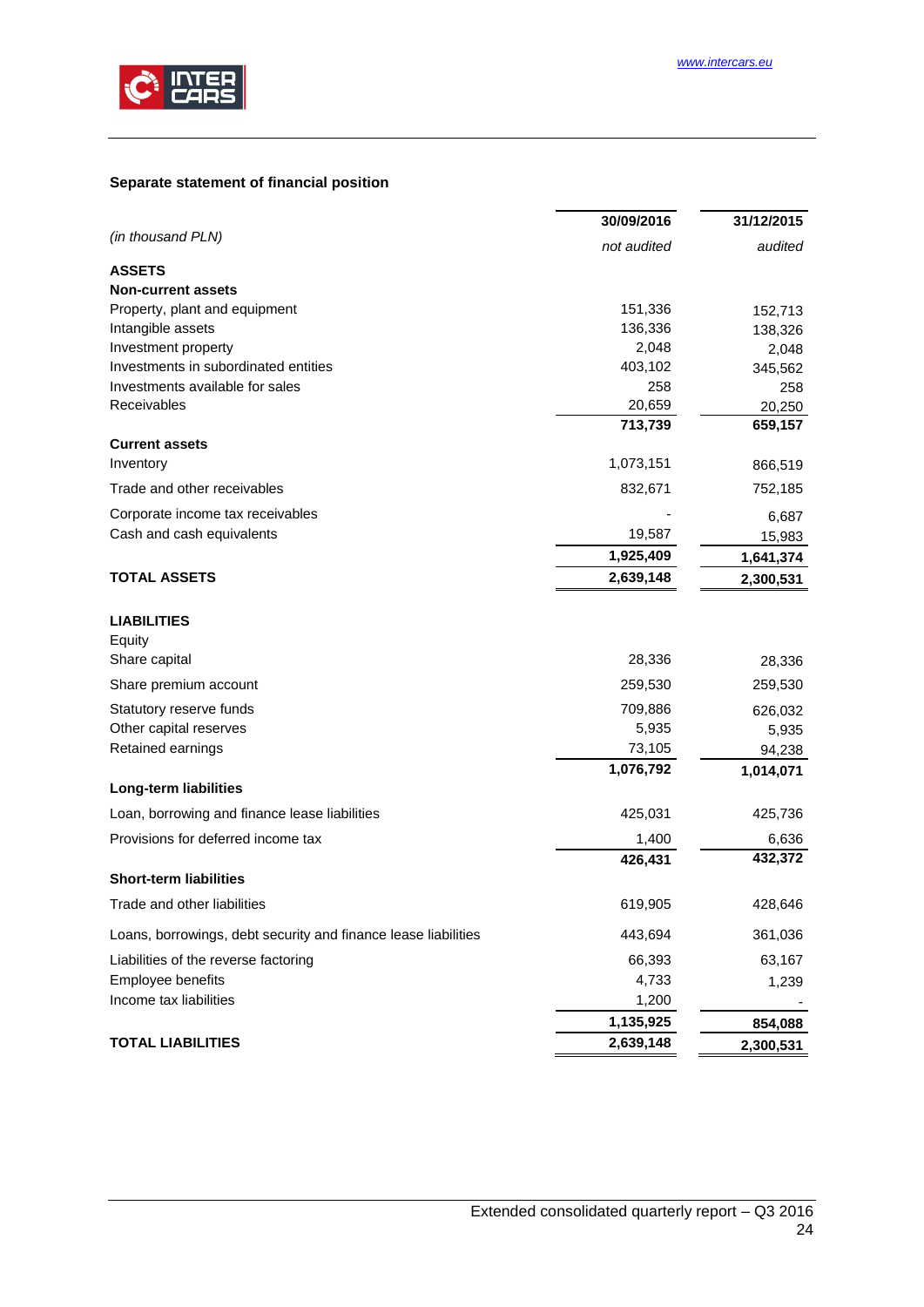

# <span id="page-24-0"></span>**Separate statement of comprehensive income**

| (in thousand PLN)                       | for the period of 3 months<br>ended on 30 September |            | for the period of 9 months<br>ended on 30 September |               |
|-----------------------------------------|-----------------------------------------------------|------------|-----------------------------------------------------|---------------|
|                                         | 2016                                                | 2015       | 2016                                                | 2015          |
| <b>Continued activity</b>               |                                                     |            |                                                     |               |
| Sales revenues                          | 1,197,584                                           | 1,024,638  | 3,507,994                                           | 2,899,074     |
| Cost of sales                           | (923, 377)                                          | (761, 589) | (2,684,169)                                         | (2, 179, 692) |
| Gross profit on sales                   | 274,207                                             | 263,049    | 823,825                                             | 719,382       |
| Other operating income                  | 182                                                 | 877        | 11,292                                              | 1,022         |
| Costs of sales and administrative costs | (131, 242)                                          | (141, 541) | (384, 364)                                          | (349, 460)    |
| Distribution expenses                   | (112, 449)                                          | (96, 113)  | (321, 520)                                          | (263, 258)    |
| License fees                            | (18, 804)                                           | (15, 948)  | (55, 118)                                           | (45, 463)     |
| Other operating expenses                | (5,784)                                             | (4, 843)   | (21, 746)                                           | (11, 810)     |
| Operating profit                        | 6,110                                               | 5,481      | 52,369                                              | 50,413        |
| Financial income                        | 523                                                 | 646        | 2,377                                               | 2,000         |
| Dividends received                      | 2,519                                               | 67,776     | 42,786                                              | 67,776        |
| Foreign exchange gains/losses           | 2,767                                               | (315)      | (754)                                               | (785)         |
| <b>Financial expenses</b>               | (5,759)                                             | (5, 819)   | (18, 524)                                           | (16, 748)     |
| <b>Profit before tax</b>                | 6,160                                               | 67,769     | 78,254                                              | 102,656       |
| Income tax                              | 2,346                                               | (3, 355)   | (5, 474)                                            | (10, 195)     |
| Net profit                              | 8,506                                               | 64,414     | 72,780                                              | 92,461        |

# **OTHER COMPREHENSIVE INCOME**

| Total other comprehensive income, net                 |            |            | $\blacksquare$ |            |
|-------------------------------------------------------|------------|------------|----------------|------------|
| <b>COMPREHENSIVE INCOME</b>                           | 8,506      | 64.414     | 72,780         | 92,461     |
| Net profit                                            | 8,506      | 64.414     | 72,780         | 92,461     |
| Weighted-average number of ordinary<br>shares         | 14,168,100 | 14,168,100 | 14,168,100     | 14,168,100 |
| Earnings per ordinary share (in PLN)                  | 0.60       | 4.55       | 5.14           | 6.53       |
| Weighted-average diluted number of<br>ordinary shares | 14,168,100 | 14,168,100 | 14,168,100     | 14,168,100 |
| Diluted earnings per ordinary share (in<br>PLN)       | 0.60       | 4.55       | 5.14           | 6.53       |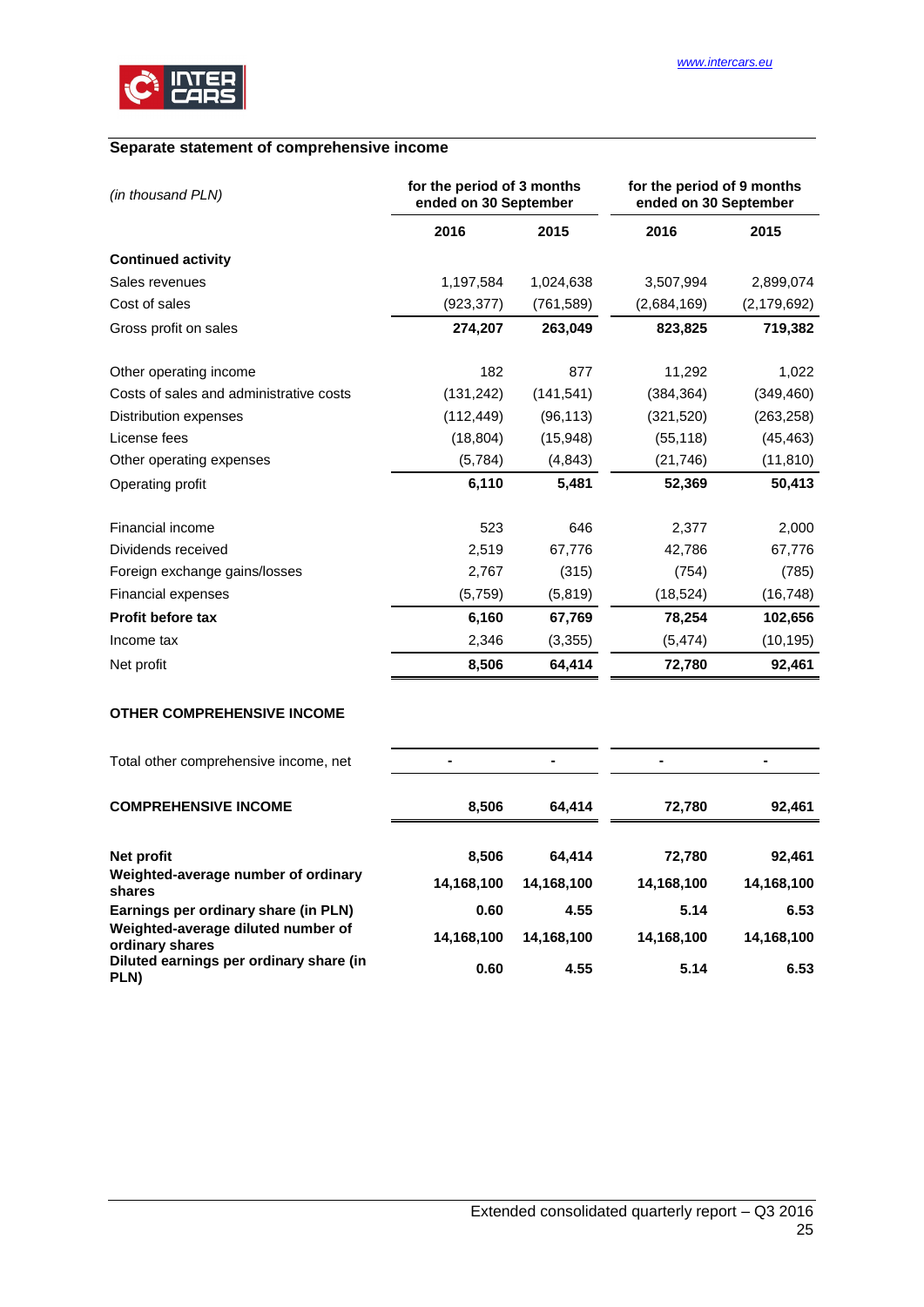# **Separate statement of changes in equity**

# **for the period from 01 January 2016 to 30 September 2016**

| (in thousand PLN)                                                                         | Share capital | Share premium<br>account | Statutory<br>reserve funds | Other capital<br>reserves | Retained earnings | <b>Total</b> |
|-------------------------------------------------------------------------------------------|---------------|--------------------------|----------------------------|---------------------------|-------------------|--------------|
| As at 01 January 2016                                                                     | 28.336        | 259.530                  | 626,032                    | 5,935                     | 94.238            | 1,014,071    |
| <b>Statement of comprehensive income</b><br>Net profit in the reporting period            |               |                          |                            |                           | 72.780            | 72,780       |
| <b>Transactions with shareholders</b><br>Distribution of prior period profit - allocation |               |                          |                            |                           |                   |              |
| to reserve capitals                                                                       |               |                          | 83.854                     |                           | (83, 854)         |              |
| Distribution of prior period profit – dividend                                            |               |                          |                            |                           | (10,059)          | (10, 059)    |
| As at 30 September 2016 (not audited)                                                     | 28,336        | 259,530                  | 709,886                    | 5,935                     | 73,105            | .076,792     |

# **for the period from 01 January 2015 to 30 September 2015**

| (in thousand PLN)                                | Share capital | Share premium<br>account | Statutory<br>reserve funds | Other capital<br>reserves | Retained earnings | <b>Total</b> |
|--------------------------------------------------|---------------|--------------------------|----------------------------|---------------------------|-------------------|--------------|
| As at 01 January 2015                            | 28,336        | 259,530                  | 540,422                    | 5,935                     | 95,993            | 930,216      |
| <b>Statement of comprehensive income</b>         |               |                          |                            |                           |                   |              |
| Net profit in the reporting period               |               |                          |                            |                           | 92.461            | 92,461       |
| <b>Transactions with shareholders</b>            |               |                          |                            |                           |                   |              |
| Distribution of prior period profit - allocation |               |                          |                            |                           |                   |              |
| to reserve capitals                              |               |                          | 85.610                     |                           | (85,610)          |              |
| Distribution of prior period profit – dividend   |               |                          |                            |                           | (10,059)          | (10, 059)    |
| As at 30 September 2015 (not audited)            | 28.336        | 259.530                  | 626.032                    | 5,935                     | 92.785            | 1,012,618    |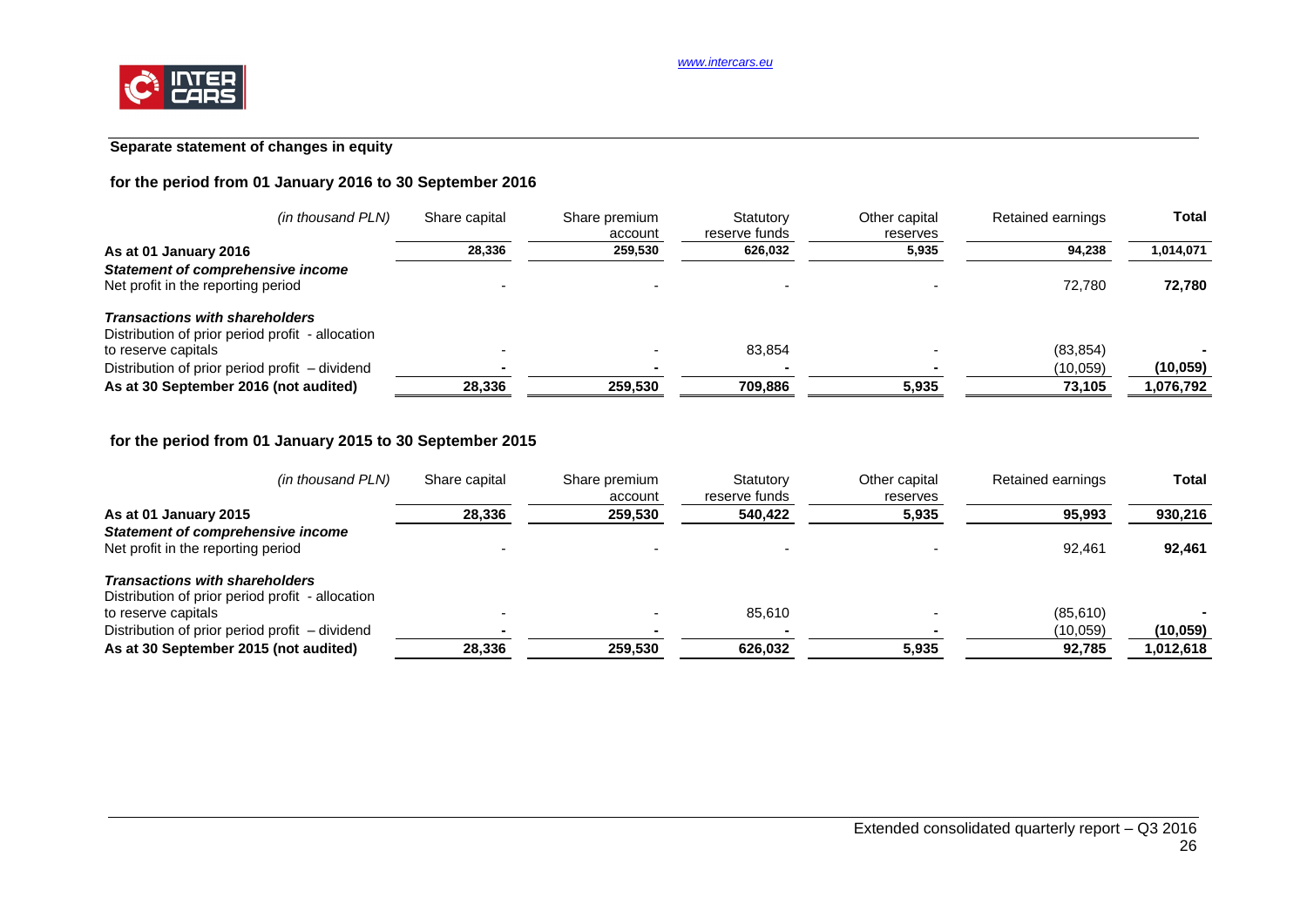

#### <span id="page-26-0"></span>**Separate statement of cash flows**

| (in thousand PLN)                                                                                | 1.01.2016-<br>30.09.2016 | 1.01.2015-<br>30.09.2015 |
|--------------------------------------------------------------------------------------------------|--------------------------|--------------------------|
| Cash flows from operating activities                                                             |                          |                          |
| Profit (loss) before tax                                                                         | 78,254                   | 102,656                  |
| Adjustments:                                                                                     |                          |                          |
| Depreciation and amortization                                                                    | 18,121                   | 21,564                   |
| Foreign exchange gains /losses                                                                   | 767                      | 119                      |
| (Profit) /loss on the sale of property, plant and equipment<br>Net interest and share in profits | 4<br>20,339              | (128)<br>14,250          |
| Net dividends                                                                                    | (42, 786)                | (67,776)                 |
| Operating profit before changes in the working capital                                           | 74,699                   | 70,685                   |
| Change in inventories                                                                            | (206, 634)               | (212, 629)               |
| Change in receivables                                                                            | (94, 337)                | (177, 855)               |
| Change in short-term liabilities                                                                 | 396,001                  | 392,137                  |
| Cash generated by operating activities                                                           | 169,729                  | 72,337                   |
| Corporate income tax paid                                                                        | (4,023)                  | (10, 263)                |
| Net cash from operating activities                                                               | 165,706                  | 62,074                   |
| Cash flow from investing activities                                                              |                          |                          |
| Proceeds from the sale of plant, property, equipment and intangible<br>assets                    | 511                      | 6,352                    |
| Purchase of property, plant, equipment and intangible assets                                     | (15,097)                 | (14, 460)                |
| Purchase of financial assets in related and other entities                                       | (45,000)                 | (120, 854)               |
| Repayment of loans granted                                                                       | 3,364                    | 6,389                    |
| Loans granted                                                                                    | (760)                    | (3, 123)                 |
| Interest received                                                                                | 1,238                    | 693                      |
| Dividends received                                                                               | 42,786                   | 67,776                   |
| Net cash from investing activities                                                               | (12, 958)                | (57, 227)                |
| Cash flow from financing activities                                                              |                          |                          |
| (repayments) / proceeds from loans and lease                                                     | 63,978                   | 60,240                   |
| Interest paid                                                                                    | (20, 361)                | (15,626)                 |
| Payment of finance lease liabilities<br>Payment of the factoring                                 | (19, 485)<br>(163, 217)  | (9,600)<br>(39, 763)     |
| Dividend paid                                                                                    | (10,059)                 | (10, 059)                |
| Deposits received (returned)                                                                     |                          | (40)                     |
| Net cash from financing activities                                                               | (149, 144)               | (14,848)                 |
| Net change in cash and cash equivalents                                                          | 3,604                    | (10,001)                 |
| Cash and cash equivalents at the beginning of the period                                         | 15,983                   | 20,086                   |
| Cash and cash equivalents at the end of the period                                               | 19,587                   | 10,085                   |

## <span id="page-26-1"></span>**1. Accounting principles**

The accounting principles applied by Inter Cars are the same as those applied by the Group, with the exception of interest in subsidiaries, valued at the historical costs minus revaluation write-downs.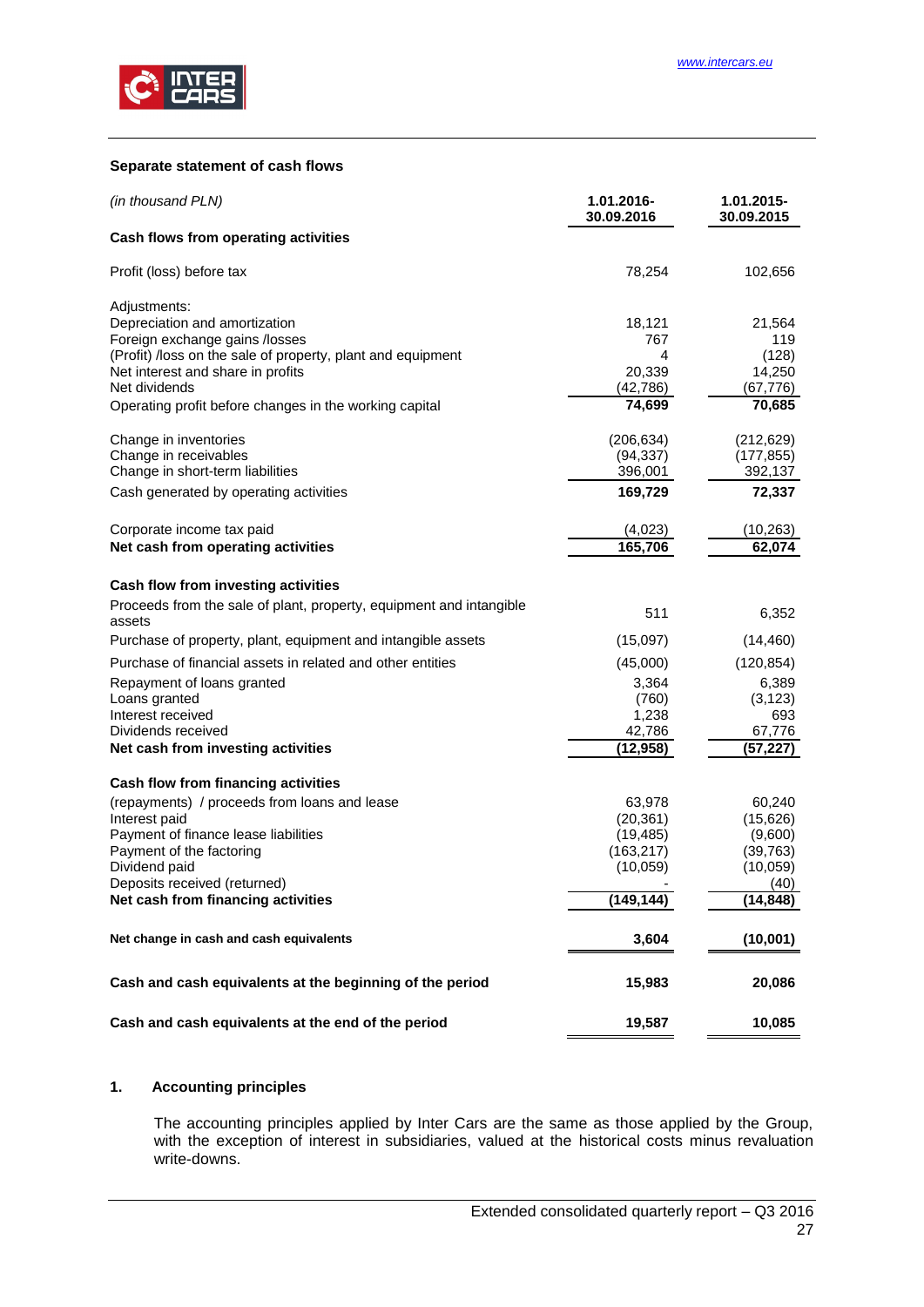

# <span id="page-27-0"></span>**2. Investments in subordinated entities**

| Investments in subordinated entities as at 31/12/2015                            | 345.562 |
|----------------------------------------------------------------------------------|---------|
| Increase in share capital in ILS Sp. z o.o.                                      | 45.000  |
| Increase in capital reserves of Inter Cars Hungária Kft (receivables conversion) | 12.540  |
| Investments in subordinated entities as at 30/09/2016                            | 403.102 |

### <span id="page-27-1"></span>**3. Transactions with related entities in the condensed standalone financial statements**

|                                             | <b>Sales revenues</b>    |                          | Purchase of goods and<br>services |                          |
|---------------------------------------------|--------------------------|--------------------------|-----------------------------------|--------------------------|
|                                             | 1.01.2016-<br>30.09.2016 | 1.01.2015-<br>30.09.2015 | 1.01.2016-<br>30.09.2016          | 1.01.2015-<br>30.09.2015 |
| Inter Cars Ukraine LLC                      | 34,983                   | 26,580                   |                                   |                          |
| Q-Service Sp. z o.o.                        | 4,010                    | 1,181                    | 71,229                            | 68,324                   |
| Lauber Sp. z o.o.                           | 4,231                    | 5,149                    | 29,966                            | 29,255                   |
| Inter Cars Ceska Republika                  | 88,029                   | 66,950                   | 2,137                             | 7,638                    |
| Inter Cars Slovenska Republika              | 80,584                   | 66,733                   | 990                               | 2,070                    |
| Feber Sp. z o.o.                            | 686                      | 647                      | 6,038                             | 26,468                   |
| Inter Cars Lietuva UAB                      | 43,601                   | 44,860                   | 10,354                            | 14,778                   |
| IC Development & Finance Sp. z<br>0.0.      | 20                       |                          | 784                               | 843                      |
| Inter Cars Italia srl.                      | 14,076                   | 9,180                    | 98                                |                          |
| Inter Cars d.o.o.                           | 63,675                   | 59,708                   | 1,517                             | 3,292                    |
| JC Auto S.A.                                |                          | 51                       | 65                                |                          |
| Inter Cars Hungária Kft                     | 93,160                   | 71,960                   | 53,458                            | 40,172                   |
| Inter Cars Romania s.r.l.                   | 211,578                  | 185,403                  | 6,590                             | 11,898                   |
| Armatus sp. z o.o.                          | 3                        | 6                        | 6,021                             | 5,429                    |
| Cleverlog Autoteile BmbH                    | 15,360                   | 7,931                    | 62                                |                          |
| Inter Cars Latvija SIA                      | 115,164                  | 89,440                   | 1,305                             | 959                      |
| Inter Cars Bulgaria Ltd.                    | 10,120                   | 9,972                    | 331                               | 267                      |
| Inter Cars Marketing Services<br>Sp. z o.o. | 299                      | 168                      | 73,835                            | 83,730                   |
| ILS Sp. z o.o.                              | 6,944                    | 5,891                    | 203,570                           | 161,290                  |
| Q-Service Truck Sp. z o.o.                  | 419                      | 428                      | 8,686                             | 3,611                    |
| Inter Cars Malta Limited                    | 1                        |                          | 113,854                           | 92,514                   |
| Inter Cars d o.o. (Slovenia)                | 2,193                    | 1,231                    | 51                                |                          |
| Inter Cars Eesti OU                         | 71                       |                          |                                   |                          |
|                                             | 789,207                  | 653,470                  | 590,941                           | 552,538                  |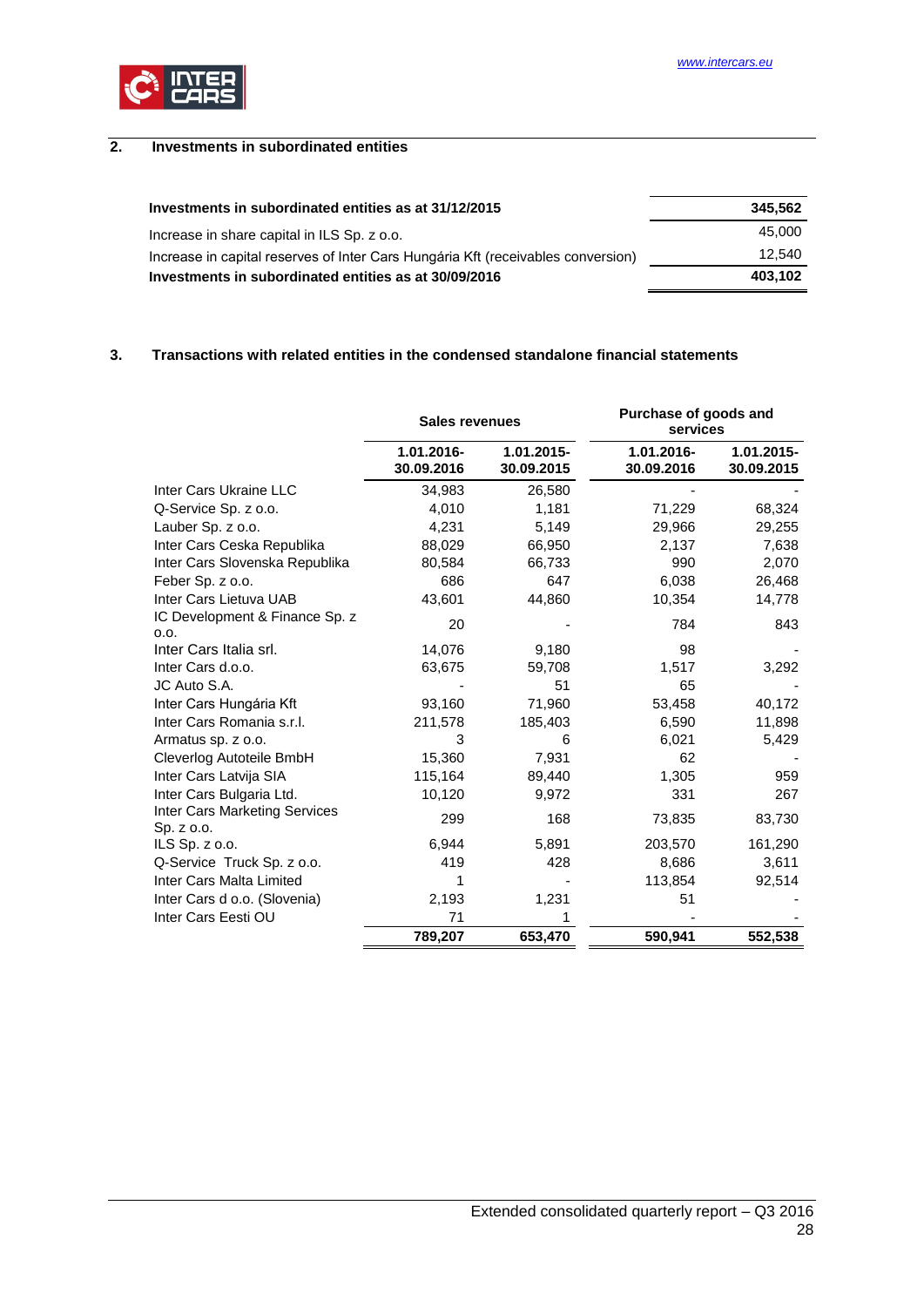

# Transactions with related entities in the condensed standalone financial statements (continued)

| <b>Settlement</b>                                                    | Receivables as at |            | Liabilities as at |            |
|----------------------------------------------------------------------|-------------------|------------|-------------------|------------|
|                                                                      | 30/09/2016        | 31/12/2015 | 30/09/2016        | 31/12/2015 |
| Inter Cars Ukraine LLC                                               | 25,321            | 20,411     |                   |            |
| Q-service Sp. z o.o.                                                 | 60                | 188        | 25,219            | 12,269     |
| Lauber Sp. z o.o.                                                    | 14,341            | 17,320     | 3,932             | 2,991      |
| Inter Cars Ceska Republika                                           | 16,997            | 14,071     | 129               | 5,622      |
| Inter Cars Slovenska Republika                                       | 31,385            | 26,660     | 107               | 343        |
| Feber Sp. z o.o.                                                     | 150               | 121        | 4,243             | 1,917      |
| Inter Cars Lietuva UAB                                               | 10,148            | 18,174     | 612               | 23         |
| Armatus sp. z o.o.                                                   |                   |            |                   |            |
| IC Development & Finance Sp. z o.o.                                  | 22                |            | 626               | 359        |
| Inter Cars Italia s.r.l.                                             | 24,436            | 17,850     | 76                | 2,625      |
| Inter Cars d.o.o.                                                    | 71,669            | 62,498     | 822               | 4,219      |
| JC Auto S.A.                                                         | 221               | 219        | 63                |            |
| Inter Cars Hungária Kft.                                             | 33,549            | 31,065     | 15,179            | 15,625     |
| JC Auto s.r.o.                                                       | 4,168             | 4,119      |                   |            |
| Inter Cars Romania s.r.l.                                            | 145,004           | 168,585    | 48                | 12,914     |
| Inter Cars Latvija SIA                                               | 67,048            | 58,933     | 448               | 959        |
| Inter Cars Cyprus Ltd.                                               |                   | 334        | 1,476             | 1,902      |
| Cleverlog-Autoteile GmbH                                             | 2,886             | 4,215      |                   | 11         |
| Inter Cars Bulgaria EOOD                                             | 4,226             | 5,505      |                   |            |
| Inter Cars Marketing Services Sp. z o.o.                             | 271               | 129        | 82,071            | 27,093     |
| ILS Sp. z o.o.                                                       | 1,383             | 1,591      | 21,520            | 20,804     |
| Inter Cars Malta Holding Limited                                     |                   | 1,043      | (19)              | (19)       |
| Inter Cars Malta Limited                                             | 1                 | 15,417     | 28,576            | 14,925     |
| Q-service Truck Sp. z o.o.                                           | 30                | 25         | 1,223             | 708        |
| Inter Cars INT d .o.o. (Slovenia)                                    | 388               | 325        | 15                | 854        |
| Inter Cars Eesti OU                                                  | 35                | 230        |                   | 653        |
| Gross receivables from subsidiaries                                  | 453,739           | 469,028    | 186,366           | 126,797    |
| Revaluation write-down on receivables (JC                            | (4,009)           | (4,009)    |                   |            |
| Auto s.r.o.)<br>Net receivables from subsidiaries                    |                   |            |                   |            |
|                                                                      | 449,730           | 465,019    | 186,366           | 126,797    |
| Settlements on loans and borrowings<br>Receivables from subsidiaries |                   |            | 30/09/2016        | 31/12/2015 |

|                                          | <u>JUI UJILU I U</u> | <u>JII I LILU I J</u> |
|------------------------------------------|----------------------|-----------------------|
| Lauber Sp. z o.o.                        | 8.776                | 9,107                 |
| IC Development & Finance Sp. z o.o.      | 25.307               | 25,070                |
| SMIOC FRENOPLAST Bułhak i Cieślawski S.A | 121                  | 107                   |
| Inter Cars Bulgaria Ltd.                 | 937                  | 1,007                 |
| Q-SERVICE TRUCK Sp z o.o.                | 1.013                | 953                   |
| Inter Cars Malta Ltd                     | 12,837               | 12,875                |
| <b>CLEVERLOG - AUTOTEILE GMBH</b>        |                      |                       |
| Net receivables on loans                 | 48.991               | 49,120                |
| Liabilities to subsidiaries              | 30/06/2016           | 31/12/2015            |
| Inter Cars Marketing Services Sp. z o.o. | 61.200               | 61,209                |
| Inter Cars Cyprus Ltd.                   | 76,322               | 77,601                |
| Feber Sp. z o.o.                         | 2,205                | 2,200                 |
|                                          | 139.727              | 141.010               |
|                                          |                      |                       |